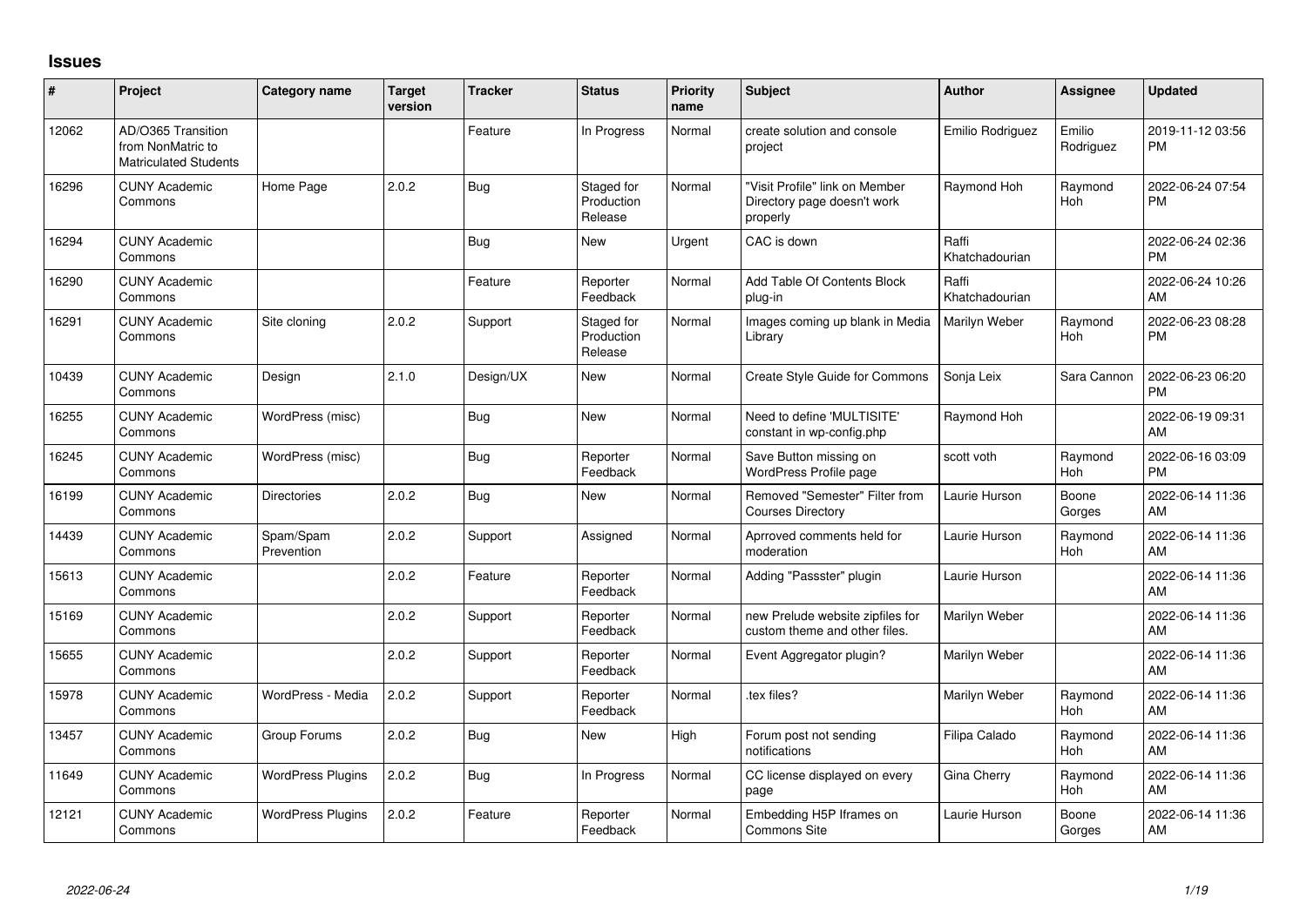| $\#$  | Project                         | <b>Category name</b>           | <b>Target</b><br>version | <b>Tracker</b> | <b>Status</b>        | <b>Priority</b><br>name | <b>Subject</b>                                                | Author              | <b>Assignee</b>       | <b>Updated</b>                |
|-------|---------------------------------|--------------------------------|--------------------------|----------------|----------------------|-------------------------|---------------------------------------------------------------|---------------------|-----------------------|-------------------------------|
| 16177 | <b>CUNY Academic</b><br>Commons | Reply By Email                 |                          | <b>Bug</b>     | <b>New</b>           | Normal                  | Switch to Inbound mode for RBE                                | Raymond Hoh         | Raymond<br><b>Hoh</b> | 2022-05-30 04:32<br><b>PM</b> |
| 13946 | <b>CUNY Academic</b><br>Commons | <b>WordPress Plugins</b>       | 2.1.0                    | Support        | Assigned             | Normal                  | <b>Custom Embed handler For</b><br>OneDrive files             | scott voth          | Raymond<br>Hoh        | 2022-05-26 10:46<br>AM        |
| 15604 | <b>CUNY Academic</b><br>Commons | <b>Email Notifications</b>     | Future<br>release        | Feature        | Assigned             | Normal                  | <b>Restructure Commons Group</b><br>Digest Email Messages     | Matt Gold           | Boone<br>Gorges       | 2022-05-26 10:45<br>AM        |
| 13891 | <b>CUNY Academic</b><br>Commons | Internal Tools and<br>Workflow | 2.1.0                    | Feature        | <b>New</b>           | Normal                  | Migrate automated linting to<br>GitHub Actions                | Boone Gorges        | Jeremy Felt           | 2022-05-26 10:45<br>AM        |
| 15194 | <b>CUNY Academic</b><br>Commons | Internal Tools and<br>Workflow | 2.1.0                    | Feature        | <b>New</b>           | Normal                  | PHPCS sniff for un-restored<br>switch_to_blog() calls         | Boone Gorges        | Jeremy Felt           | 2022-05-26 10:45<br>AM        |
| 15883 | <b>CUNY Academic</b><br>Commons |                                | 2.1.0                    | Feature        | New                  | Normal                  | Release BPGES update                                          | <b>Boone Gorges</b> | Boone<br>Gorges       | 2022-05-26 10:39<br>AM        |
| 15210 | <b>CUNY Academic</b><br>Commons | Analytics                      | Not tracked              | Design/UX      | <b>New</b>           | Normal                  | Google Analytics improvements                                 | Colin McDonald      | Boone<br>Gorges       | 2022-05-24 10:47<br>AM        |
| 16110 | <b>CUNY Academic</b><br>Commons |                                |                          | Support        | Reporter<br>Feedback | Normal                  | remove Creative Commons<br>license from pages?                | Marilyn Weber       | Raymond<br>Hoh        | 2022-05-17 06:11<br><b>PM</b> |
| 16092 | <b>CUNY Academic</b><br>Commons |                                | Future<br>release        | Feature        | Hold                 | Normal                  | Don't show main site in Site<br>search results                | Boone Gorges        | Boone<br>Gorges       | 2022-05-17 03:12<br><b>PM</b> |
| 16099 | <b>CUNY Academic</b><br>Commons |                                |                          | Support        | Reporter<br>Feedback | Normal                  | request for Newsletter Glue                                   | Marilyn Weber       |                       | 2022-05-13 12:14<br><b>PM</b> |
| 14787 | <b>CUNY Academic</b><br>Commons | <b>Plugin Packages</b>         | Future<br>release        | Feature        | <b>New</b>           | Normal                  | Creating a "Design" plugin<br>package                         | Laurie Hurson       | scott voth            | 2022-04-27 04:56<br><b>PM</b> |
| 10380 | <b>CUNY Academic</b><br>Commons | WordPress (misc)               | Future<br>release        | Feature        | In Progress          | Normal                  | Remove blacklisted plugins                                    | Boone Gorges        |                       | 2022-04-26 12:00<br><b>PM</b> |
| 11843 | <b>CUNY Academic</b><br>Commons | WordPress (misc)               | Future<br>release        | Design/UX      | New                  | Normal                  | Tweaking the Gutenberg Editor<br>Interface                    | Laurie Hurson       |                       | 2022-04-26 12:00<br><b>PM</b> |
| 11243 | <b>CUNY Academic</b><br>Commons | BuddyPress (misc)              | Future<br>release        | Bug            | <b>New</b>           | Normal                  | Audit bp-custom.php                                           | Raymond Hoh         | Raymond<br>Hoh        | 2022-04-26 11:59<br>AM        |
| 8835  | <b>CUNY Academic</b><br>Commons | Blogs (BuddyPress)             | Future<br>release        | Feature        | <b>New</b>           | Normal                  | Extend cuny.is shortlinks to sites                            | Luke Waltzer        | Boone<br>Gorges       | 2022-04-26 11:59<br>AM        |
| 8900  | <b>CUNY Academic</b><br>Commons | Accessibility                  | Future<br>release        | Feature        | Assigned             | Normal                  | Look into tools to enforce<br>accessibility in WP environment | Matt Gold           | Boone<br>Gorges       | 2022-04-26 11:59<br>AM        |
| 8901  | <b>CUNY Academic</b><br>Commons | Accessibility                  | Future<br>release        | Feature        | Assigned             | Normal                  | Theme analysis for accessibility                              | <b>Matt Gold</b>    | Boone<br>Gorges       | 2022-04-26 11:59<br>AM        |
| 15685 | <b>CUNY Academic</b><br>Commons |                                |                          | Support        | <b>New</b>           | High                    | problem with chrome?                                          | Marilyn Weber       |                       | 2022-04-25 03:40<br><b>PM</b> |
| 15923 | <b>CUNY Academic</b><br>Commons |                                | Not tracked              | Feature        | Reporter<br>Feedback | Normal                  | <b>Bellows Plugin Adjustments</b>                             | Laurie Hurson       |                       | 2022-04-20 10:10<br>AM        |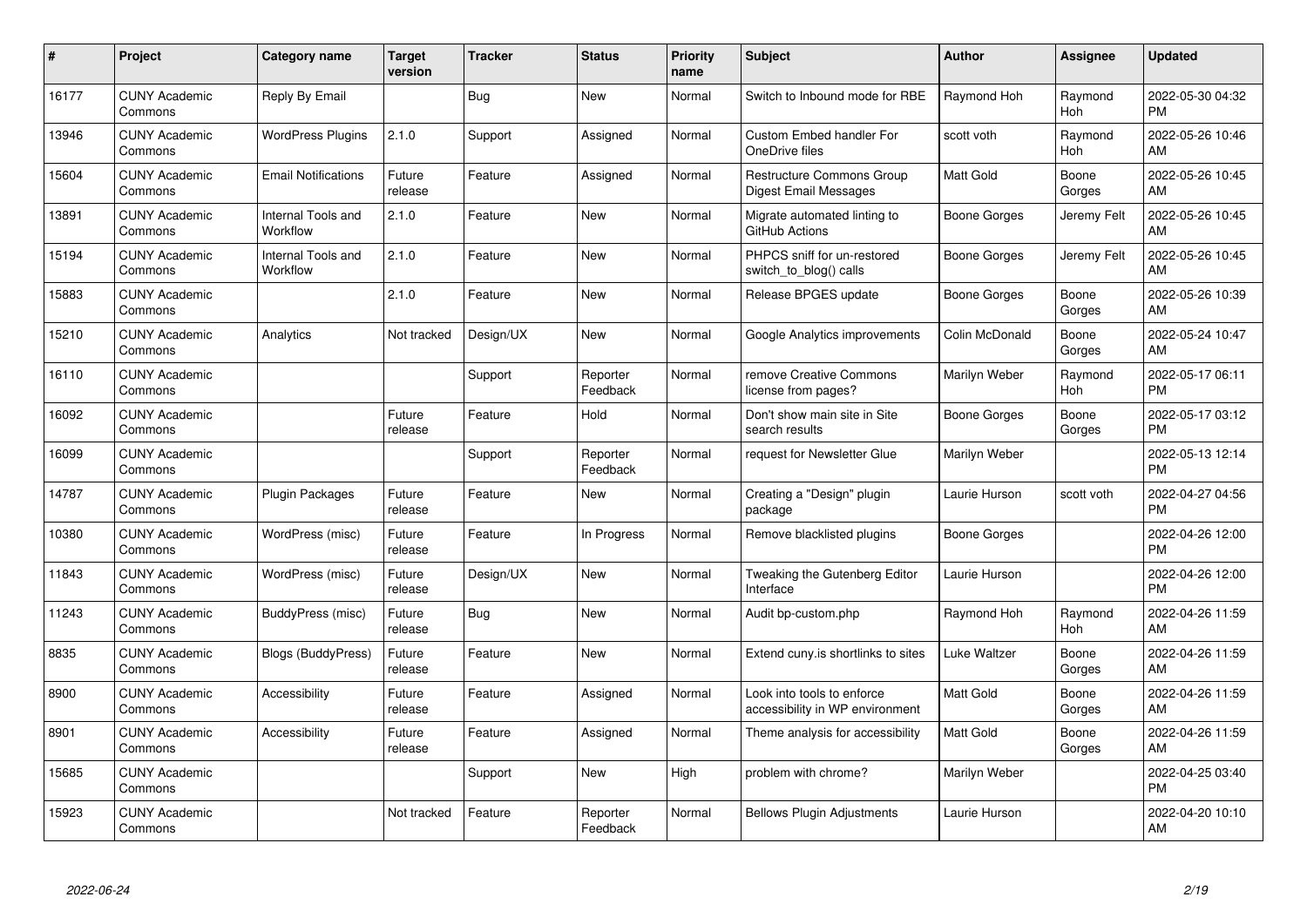| #     | Project                         | <b>Category name</b>     | <b>Target</b><br>version | <b>Tracker</b> | <b>Status</b>        | <b>Priority</b><br>name | <b>Subject</b>                                                     | <b>Author</b>           | <b>Assignee</b> | <b>Updated</b>                |
|-------|---------------------------------|--------------------------|--------------------------|----------------|----------------------|-------------------------|--------------------------------------------------------------------|-------------------------|-----------------|-------------------------------|
| 15816 | <b>CUNY Academic</b><br>Commons |                          | Not tracked              | Support        | <b>New</b>           | Normal                  | slow loading at SPS                                                | Marilyn Weber           |                 | 2022-04-05 01:26<br><b>PM</b> |
| 15767 | <b>CUNY Academic</b><br>Commons | WordPress (misc)         |                          | Support        | New                  | Normal                  | Site loading slowly                                                | scott voth              | Boone<br>Gorges | 2022-04-04 08:56<br><b>PM</b> |
| 15757 | <b>CUNY Academic</b><br>Commons |                          |                          | <b>Bug</b>     | <b>New</b>           | Normal                  | Members # do not match                                             | Laurie Hurson           |                 | 2022-03-30 04:52<br><b>PM</b> |
| 15565 | <b>CUNY Academic</b><br>Commons |                          |                          | Support        | <b>New</b>           | Normal                  | Events - send updates to an email<br>listserv                      | Marilyn Weber           |                 | 2022-03-10 01:06<br><b>PM</b> |
| 15516 | <b>CUNY Academic</b><br>Commons | <b>WordPress Plugins</b> |                          | <b>Bug</b>     | Reporter<br>Feedback | Normal                  | Can't publish or save draft of post<br>on wordpress.com            | Raffi<br>Khatchadourian | Raymond<br>Hoh  | 2022-03-02 05:52<br><b>PM</b> |
| 15370 | <b>CUNY Academic</b><br>Commons |                          |                          | Support        | Reporter<br>Feedback | Normal                  | All-in-One Event Calendar?                                         | Marilyn Weber           |                 | 2022-02-17 11:03<br>AM        |
| 15176 | <b>CUNY Academic</b><br>Commons |                          | Not tracked              | Support        | Reporter<br>Feedback | Normal                  | Archiving Q Writing & Old<br><b>Wordpress Sites on the Commons</b> | Laurie Hurson           |                 | 2022-02-08 10:28<br>AM        |
| 15242 | <b>CUNY Academic</b><br>Commons | Performance              | Not tracked              | <b>Bug</b>     | Reporter<br>Feedback | Normal                  | Slugist site                                                       | Raffi<br>Khatchadourian | Boone<br>Gorges | 2022-02-07 11:14<br>AM        |
| 15260 | <b>CUNY Academic</b><br>Commons |                          |                          | Support        | Reporter<br>Feedback | Normal                  | Diacritical markings   European<br><b>Stages</b>                   | Marilyn Weber           |                 | 2022-02-04 08:16<br>AM        |
| 14504 | <b>CUNY Academic</b><br>Commons |                          | Not tracked              | Publicity      | Reporter<br>Feedback | Normal                  | Adding showcases to home page<br>menu                              | Laurie Hurson           | Boone<br>Gorges | 2022-01-19 03:26<br><b>PM</b> |
| 14184 | <b>CUNY Academic</b><br>Commons | <b>Public Portfolio</b>  | Future<br>release        | Feature        | <b>New</b>           | Normal                  | Centralized mechanism for storing<br>Campus affiliations           | <b>Boone Gorges</b>     | Boone<br>Gorges | 2022-01-04 11:35<br>AM        |
| 15045 | <b>CUNY Academic</b><br>Commons |                          |                          | Support        | <b>New</b>           | Normal                  | no result for KCeL in the search<br>box on the commons             | Marilyn Weber           |                 | 2021-12-10 11:29<br>AM        |
| 14994 | <b>CUNY Academic</b><br>Commons | cdev.gc.cuny.edu         | Not tracked              | Support        | In Progress          | Normal                  | Clear Cache on CDEV                                                | scott voth              | Raymond<br>Hoh  | 2021-12-07 03:51<br><b>PM</b> |
| 14908 | <b>CUNY Academic</b><br>Commons | Performance              |                          | <b>Bug</b>     | <b>New</b>           | Normal                  | Stale object cache on cdev                                         | Raymond Hoh             | Boone<br>Gorges | 2021-12-07 09:45<br>AM        |
| 14987 | <b>CUNY Academic</b><br>Commons | <b>WordPress Plugins</b> | Future<br>release        | Bug            | New                  | Normal                  | Elementor update causes<br>database freeze-up                      | <b>Boone Gorges</b>     | Boone<br>Gorges | 2021-11-29 12:02<br><b>PM</b> |
| 14983 | <b>CUNY Academic</b><br>Commons | WordPress (misc)         | Not tracked              | Support        | Reporter<br>Feedback | Normal                  | "Read More" tag not working                                        | Rebecca Krisel          | Raymond<br>Hoh  | 2021-11-23 01:17<br><b>PM</b> |
| 10226 | <b>CUNY Academic</b><br>Commons | Courses                  | Future<br>release        | Feature        | New                  | Normal                  | Add "My Courses" to drop down<br>list                              | scott voth              | Boone<br>Gorges | 2021-11-19 12:42<br><b>PM</b> |
| 13835 | <b>CUNY Academic</b><br>Commons | WordPress (misc)         | Future<br>release        | Feature        | <b>New</b>           | Normal                  | Allow OneSearch widget to have<br>'CUNY' as campus                 | Boone Gorges            | Boone<br>Gorges | 2021-11-19 12:39<br><b>PM</b> |
| 13331 | <b>CUNY Academic</b><br>Commons | Site cloning             | Future<br>release        | <b>Bug</b>     | <b>New</b>           | Normal                  | Combine Site Template and<br>Clone operations                      | <b>Boone Gorges</b>     | Jeremy Felt     | 2021-11-19 12:39<br><b>PM</b> |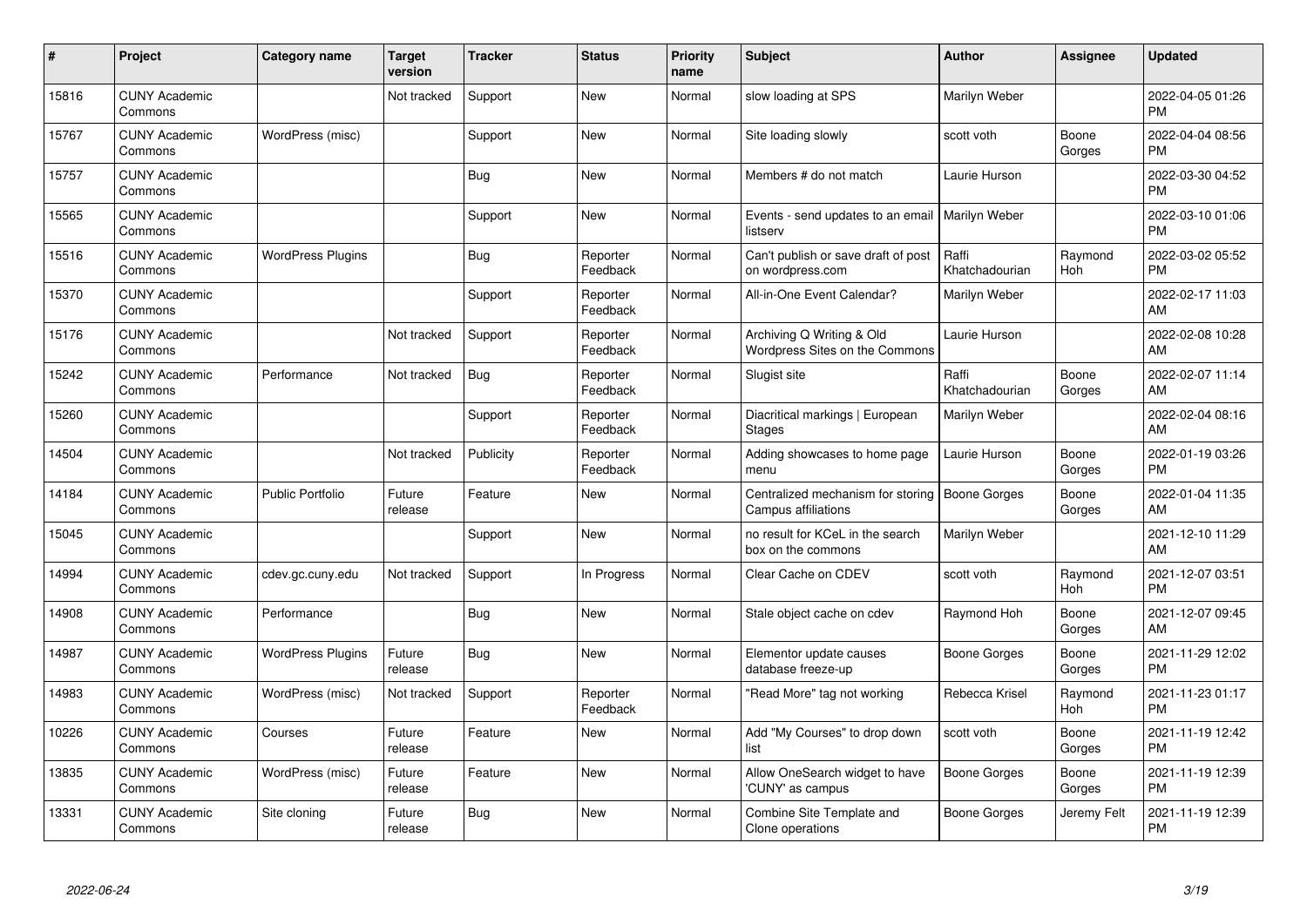| #     | Project                         | <b>Category name</b>        | <b>Target</b><br>version | <b>Tracker</b> | <b>Status</b>        | <b>Priority</b><br>name | Subject                                                                                       | Author                  | Assignee          | <b>Updated</b>                         |
|-------|---------------------------------|-----------------------------|--------------------------|----------------|----------------------|-------------------------|-----------------------------------------------------------------------------------------------|-------------------------|-------------------|----------------------------------------|
| 10580 | <b>CUNY Academic</b><br>Commons | Information<br>Architecture | Future<br>release        | Design/UX      | <b>New</b>           | Normal                  | Primary nav item review                                                                       | <b>Boone Gorges</b>     | Sara Cannon       | 2021-11-19 12:37<br>PM                 |
| 13650 | <b>CUNY Academic</b><br>Commons | Group Library               | Future<br>release        | Feature        | <b>New</b>           | Normal                  | Forum Attachments in Group<br>Library                                                         | Laurie Hurson           |                   | 2021-11-19 12:30<br><b>PM</b>          |
| 14309 | <b>CUNY Academic</b><br>Commons | Group Library               | Future<br>release        | Feature        | <b>New</b>           | Normal                  | Better handling of<br>bp group document file<br>download attempts when file is<br>not present | <b>Boone Gorges</b>     | Boone<br>Gorges   | 2021-11-19 12:28<br><b>PM</b>          |
| 13199 | <b>CUNY Academic</b><br>Commons | Group Forums                | Future<br>release        | Feature        | <b>New</b>           | Normal                  | Favoring Groups over bbPress<br>plugin                                                        | Colin McDonald          | Colin<br>McDonald | 2021-11-19 12:28<br><b>PM</b>          |
| 13358 | <b>CUNY Academic</b><br>Commons | Group Forums                | Future<br>release        | Feature        | <b>New</b>           | Normal                  | Improved UI for group forum<br>threading settings                                             | <b>Boone Gorges</b>     | Raymond<br>Hoh    | 2021-11-19 12:27<br>PM                 |
| 12042 | <b>CUNY Academic</b><br>Commons | <b>Email Notifications</b>  | Future<br>release        | Feature        | New                  | Normal                  | Improved error logging for BPGES<br>send queue                                                | Boone Gorges            | Boone<br>Gorges   | 2021-11-19 12:25<br>PM                 |
| 14940 | <b>CUNY Academic</b><br>Commons |                             |                          | <b>Bug</b>     | <b>New</b>           | Normal                  | Discrepancy between Commons<br>profile "sites" and actual # of sites                          | Laurie Hurson           |                   | 2021-11-08 11:09<br>AM                 |
| 14936 | <b>CUNY Academic</b><br>Commons |                             |                          | <b>Bug</b>     | <b>New</b>           | Normal                  | Commons websites blocked by<br>SPS campus network                                             | Laurie Hurson           |                   | 2021-11-03 03:57<br><b>PM</b>          |
| 14911 | <b>CUNY Academic</b><br>Commons | <b>WordPress Themes</b>     | Not tracked              | Support        | New                  | Normal                  | Twentytwentyone theme                                                                         | Marilyn Weber           |                   | 2021-10-28 10:37<br>AM                 |
| 14900 | <b>CUNY Academic</b><br>Commons |                             | Not tracked              | Support        | Reporter<br>Feedback | Normal                  | previous theme?                                                                               | Marilyn Weber           |                   | 2021-10-25 10:31<br>AM                 |
| 14842 | <b>CUNY Academic</b><br>Commons |                             | Not tracked              | Support        | Reporter<br>Feedback | Normal                  | Question about widgets and block<br>editor                                                    | Gina Cherry             |                   | 2021-10-06 03:01<br><b>PM</b>          |
| 14792 | <b>CUNY Academic</b><br>Commons |                             |                          | <b>Bug</b>     | New                  | Normal                  | Inconsistent email notifications<br>from gravity forms                                        | Raffi<br>Khatchadourian |                   | 2021-10-04 01:50<br><b>PM</b>          |
| 14784 | <b>CUNY Academic</b><br>Commons |                             |                          | Support        | Reporter<br>Feedback | Normal                  | User report of logo problem when<br>using Customizer theme                                    | Marilyn Weber           |                   | 2021-09-17 10:25<br>AM                 |
| 14629 | <b>CUNY Academic</b><br>Commons |                             | Not tracked              | Bug            | Reporter<br>Feedback | Normal                  | Possible Post Order Bug?                                                                      | Syelle Graves           |                   | 2021-09-14 10:47<br>AM                 |
| 14538 | <b>CUNY Academic</b><br>Commons |                             | Not tracked              | Support        | Reporter<br>Feedback | Normal                  | Weebly To Commons                                                                             | Laurie Hurson           |                   | 2021-09-14 10:47<br>AM                 |
| 14475 | <b>CUNY Academic</b><br>Commons |                             | Not tracked              | Publicity      | New                  | Normal                  | <b>OER Showcase Page</b>                                                                      | Laurie Hurson           |                   | Laurie Hurson   2021-09-14 10:46<br>AM |
| 14394 | <b>CUNY Academic</b><br>Commons |                             | Not tracked              | Feature        | New                  | Normal                  | Commons News Site - redesign                                                                  | scott voth              | scott voth        | 2021-09-14 10:46<br>AM                 |
| 13949 | <b>CUNY Academic</b><br>Commons |                             | Not tracked              | <b>Bug</b>     | New                  | Normal                  | Continued debugging of runaway<br>MySQL connections                                           | Matt Gold               | Boone<br>Gorges   | 2021-09-14 10:42<br>AM                 |
| 14496 | <b>CUNY Academic</b><br>Commons | Domain Mapping              | Future<br>release        | <b>Bug</b>     | New                  | Normal                  | Mapped domain SSO uses<br>third-party cookies                                                 | Raymond Hoh             | Raymond<br>Hoh    | 2021-05-24 04:03<br><b>PM</b>          |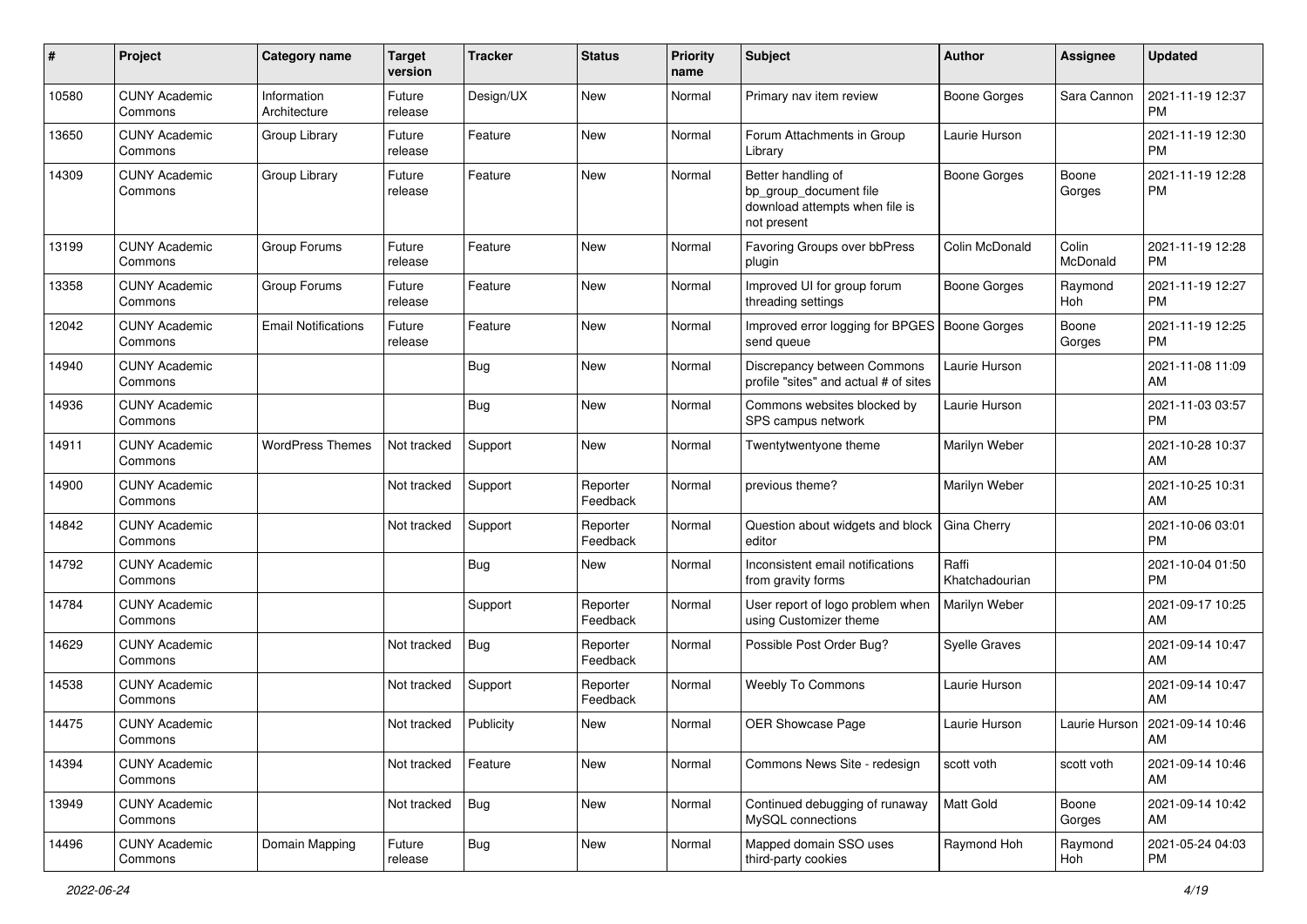| #     | Project                         | <b>Category name</b>     | <b>Target</b><br>version | <b>Tracker</b> | <b>Status</b>        | <b>Priority</b><br>name | <b>Subject</b>                                                       | <b>Author</b>       | <b>Assignee</b>       | <b>Updated</b>                |
|-------|---------------------------------|--------------------------|--------------------------|----------------|----------------------|-------------------------|----------------------------------------------------------------------|---------------------|-----------------------|-------------------------------|
| 14483 | <b>CUNY Academic</b><br>Commons | WordPress - Media        | Not tracked              | <b>Bug</b>     | Reporter<br>Feedback | Normal                  | <b>Wordpress PDF Embed Stopped</b><br>Working after JITP Media Clone | Patrick DeDauw      | Boone<br>Gorges       | 2021-05-20 01:51<br><b>PM</b> |
| 14398 | <b>CUNY Academic</b><br>Commons |                          | Not tracked              | Support        | Reporter<br>Feedback | Normal                  | Events plug-in notification<br>problem                               | Marilyn Weber       |                       | 2021-05-11 11:21<br>AM        |
| 14113 | <b>CUNY Academic</b><br>Commons | WordPress (misc)         | Future<br>release        | Bug            | Hold                 | Normal                  | Block Editor Not Working on this<br>page - Json error                | scott voth          | Boone<br>Gorges       | 2021-03-05 11:01<br>AM        |
| 14074 | <b>CUNY Academic</b><br>Commons | WordPress (misc)         | Not tracked              | Support        | Reporter<br>Feedback | Normal                  | page password protection<br>problem                                  | Marilyn Weber       |                       | 2021-03-02 11:03<br>AM        |
| 13912 | <b>CUNY Academic</b><br>Commons |                          | Not tracked              | Feature        | Hold                 | Low                     | posting "missed schedule"                                            | Marilyn Weber       |                       | 2021-02-23 10:46<br>AM        |
| 13975 | <b>CUNY Academic</b><br>Commons | Social Paper             | Not tracked              | Support        | Reporter<br>Feedback | Normal                  | can't approve comments on<br>Social Paper paper                      | Marilyn Weber       |                       | 2021-02-12 09:33<br>AM        |
| 7115  | <b>CUNY Academic</b><br>Commons | Groups (misc)            | Future<br>release        | Feature        | Reporter<br>Feedback | Normal                  | make licensing info clear during<br>group creation                   | <b>Matt Gold</b>    | Raymond<br><b>Hoh</b> | 2020-12-08 11:32<br>AM        |
| 13466 | <b>CUNY Academic</b><br>Commons | Cavalcade                | Future<br>release        | Feature        | <b>New</b>           | Normal                  | Automated cleanup for duplicate<br>Cavalcade tasks                   | Boone Gorges        | Boone<br>Gorges       | 2020-10-13 05:24<br><b>PM</b> |
| 13430 | <b>CUNY Academic</b><br>Commons | Reply By Email           | Not tracked              | <b>Bug</b>     | <b>New</b>           | Normal                  | Delay in RBE                                                         | Luke Waltzer        | Raymond<br>Hoh        | 2020-10-13 11:16<br>AM        |
| 13370 | <b>CUNY Academic</b><br>Commons | Group Library            | Future<br>release        | Feature        | <b>New</b>           | Normal                  | Library bulk deletion and folder<br>editing                          | Colin McDonald      | Boone<br>Gorges       | 2020-10-13 10:41<br>AM        |
| 13328 | <b>CUNY Academic</b><br>Commons | Group Forums             | Not tracked              | <b>Bug</b>     | Reporter<br>Feedback | Normal                  | cross-posting in two related<br>groups                               | Marilyn Weber       | Raymond<br>Hoh        | 2020-09-15 10:39<br><b>PM</b> |
| 13286 | <b>CUNY Academic</b><br>Commons |                          | Not tracked              | Support        | <b>New</b>           | Normal                  | problem connecting with<br><b>WordPress app</b>                      | Marilyn Weber       | Raymond<br>Hoh        | 2020-09-08 11:16<br>AM        |
| 13255 | <b>CUNY Academic</b><br>Commons |                          | Not tracked              | Support        | Reporter<br>Feedback | Normal                  | Accessibility problems                                               | Marilyn Weber       |                       | 2020-09-01 05:48<br><b>PM</b> |
| 12436 | <b>CUNY Academic</b><br>Commons |                          | Not tracked              | Bug            | Assigned             | Normal                  | Nightly system downtime                                              | Boone Gorges        |                       | 2020-08-01 09:30<br>AM        |
| 3002  | <b>CUNY Academic</b><br>Commons | Search                   | Future<br>release        | Feature        | Assigned             | Normal                  | Overhaul CAC search by using<br>external search appliance            | Boone Gorges        | Boone<br>Gorges       | 2020-07-15 03:05<br><b>PM</b> |
| 13048 | <b>CUNY Academic</b><br>Commons | Shortcodes and<br>embeds | Future<br>release        | Feature        | <b>New</b>           | Normal                  | Jupyter Notebooks support                                            | Boone Gorges        |                       | 2020-07-14 11:46<br>AM        |
| 13034 | <b>CUNY Academic</b><br>Commons |                          | Not tracked              | Support        | Reporter<br>Feedback | Normal                  | a site is asking people to join the<br>Commons to get a download     | Marilyn Weber       |                       | 2020-07-12 07:23<br>AM        |
| 12911 | <b>CUNY Academic</b><br>Commons |                          | Not tracked              | Feature        | <b>New</b>           | Normal                  | Block access to xmlrpc.php based<br>on User-Agent                    | <b>Boone Gorges</b> | Boone<br>Gorges       | 2020-06-09 05:12<br><b>PM</b> |
| 12741 | <b>CUNY Academic</b><br>Commons | <b>WordPress Plugins</b> | Not tracked              | Support        | Reporter<br>Feedback | Normal                  | Tableau Public Viz Block                                             | Marilyn Weber       | Raymond<br>Hoh        | 2020-05-12 11:00<br>AM        |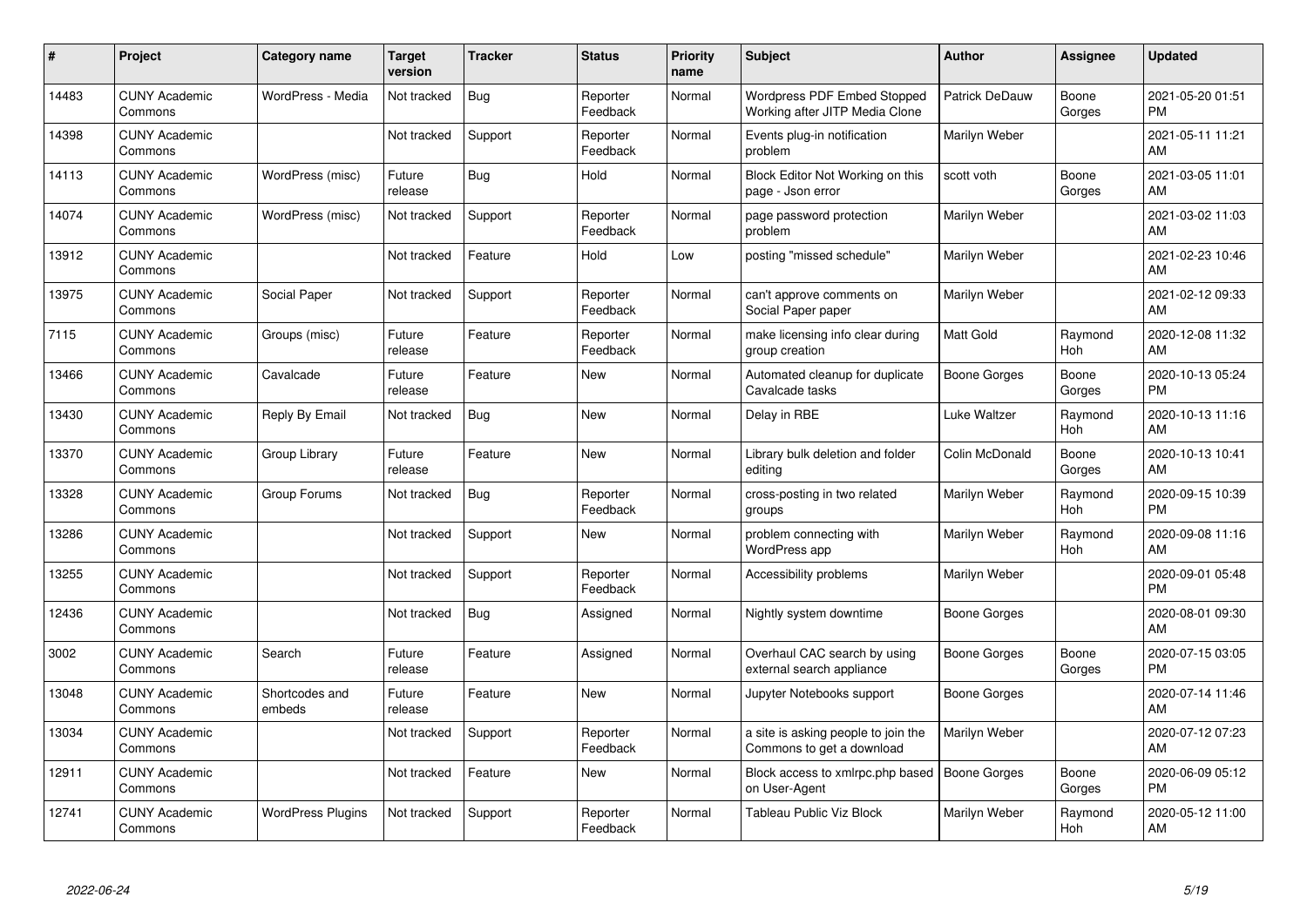| #     | <b>Project</b>                  | <b>Category name</b>       | Target<br>version | Tracker       | <b>Status</b>        | <b>Priority</b><br>name | <b>Subject</b>                                                                                | <b>Author</b>       | <b>Assignee</b>       | <b>Updated</b>                |
|-------|---------------------------------|----------------------------|-------------------|---------------|----------------------|-------------------------|-----------------------------------------------------------------------------------------------|---------------------|-----------------------|-------------------------------|
| 10354 | <b>CUNY Academic</b><br>Commons | <b>Public Portfolio</b>    | Future<br>release | Feature       | New                  | Normal                  | Opt out of Having a Profile Page                                                              | scott voth          | Chris Stein           | 2020-05-12 10:43<br>AM        |
| 5581  | <b>CUNY Academic</b><br>Commons | Analytics                  | Future<br>release | Feature       | Assigned             | Normal                  | <b>Explore alternatives to Google</b><br>Analytics                                            | <b>Matt Gold</b>    | Valerie<br>Townsend   | 2020-04-17 03:12<br><b>PM</b> |
| 12573 | <b>CUNY Academic</b><br>Commons | <b>WordPress Plugins</b>   | Future<br>release | Bug           | New                  | Normal                  | <b>CommentPress Core Issues</b>                                                               | scott voth          |                       | 2020-03-24 04:32<br><b>PM</b> |
| 12446 | <b>CUNY Academic</b><br>Commons | Groups (misc)              | Future<br>release | Feature       | Reporter<br>Feedback | Normal                  | Toggle default site to group forum<br>posting                                                 | Laurie Hurson       | Laurie Hurson         | 2020-03-10 11:57<br>AM        |
| 12484 | <b>CUNY Academic</b><br>Commons |                            | Not tracked       | Support       | Reporter<br>Feedback | Normal                  | Sign up Code for COIL Course<br>starting in March                                             | Laurie Hurson       | Matt Gold             | 2020-03-02 02:26<br><b>PM</b> |
| 12438 | <b>CUNY Academic</b><br>Commons | Courses                    | Not tracked       | Bug           | <b>New</b>           | Normal                  | Site appearing twice                                                                          | Laurie Hurson       | Boone<br>Gorges       | 2020-02-18 01:34<br><b>PM</b> |
| 12392 | <b>CUNY Academic</b><br>Commons | Help/Codex                 | Not tracked       | Documentation | <b>New</b>           | Normal                  | <b>Updates to Common Commons</b><br>Questions on Help Page                                    | scott voth          | Margaret<br>Galvan    | 2020-02-11 10:53<br>AM        |
| 12382 | <b>CUNY Academic</b><br>Commons | Membership                 | Not tracked       | Support       | <b>New</b>           | Normal                  | Email request change                                                                          | Marilyn Weber       | Marilyn<br>Weber      | 2020-02-06 12:56<br><b>PM</b> |
| 12360 | <b>CUNY Academic</b><br>Commons | <b>WordPress Themes</b>    | Not tracked       | Bug           | Reporter<br>Feedback | Normal                  | site just says "DANTE We are<br>currently in maintenance mode,<br>please check back shortly." | Marilyn Weber       |                       | 2020-02-04 12:13<br><b>PM</b> |
| 12352 | <b>CUNY Academic</b><br>Commons |                            | Not tracked       | Support       | <b>New</b>           | Normal                  | "posts list" page builder block<br>option                                                     | Marilyn Weber       |                       | 2020-02-03 01:29<br><b>PM</b> |
| 12350 | <b>CUNY Academic</b><br>Commons | <b>Blogs (BuddyPress)</b>  | Not tracked       | Support       | Reporter<br>Feedback | Normal                  | URL creation problem                                                                          | Marilyn Weber       |                       | 2020-02-03 11:27<br>AM        |
| 12328 | <b>CUNY Academic</b><br>Commons |                            | Not tracked       | Support       | <b>New</b>           | Normal                  | Sign up Code for Non-CUNY<br>Faculty                                                          | Laurie Hurson       |                       | 2020-01-28 10:25<br>AM        |
| 12247 | <b>CUNY Academic</b><br>Commons | Publicity                  | Not tracked       | Support       | <b>New</b>           | Normal                  | <b>Screenshot of First Commons</b><br>Homepage                                                | scott voth          | scott voth            | 2020-01-14 12:08<br><b>PM</b> |
| 12198 | <b>CUNY Academic</b><br>Commons |                            | Not tracked       | Bug           | Reporter<br>Feedback | Normal                  | Duplicate listing in My Sites                                                                 | Tom Harbison        |                       | 2019-12-09 05:50<br><b>PM</b> |
| 11971 | <b>CUNY Academic</b><br>Commons | <b>Email Notifications</b> | Future<br>release | <b>Bug</b>    | Reporter<br>Feedback | Low                     | Pictures obscured in emailed post   Marilyn Weber<br>notifications                            |                     | Raymond<br>Hoh        | 2019-11-21 01:14<br><b>PM</b> |
| 12091 | <b>CUNY Academic</b><br>Commons | <b>Group Files</b>         | Future<br>release | Feature       | <b>New</b>           | Normal                  | Improved pre-upload file<br>validation for bp-group-documents                                 | Boone Gorges        | Boone<br>Gorges       | 2019-11-14 01:21<br><b>PM</b> |
| 11945 | <b>CUNY Academic</b><br>Commons | Reckoning                  | Future<br>release | Feature       | Reporter<br>Feedback | Normal                  | Add Comments bubble to<br>Reckoning views                                                     | <b>Boone Gorges</b> | Boone<br>Gorges       | 2019-11-12 05:14<br><b>PM</b> |
| 12004 | <b>CUNY Academic</b><br>Commons |                            | Not tracked       | Support       | Reporter<br>Feedback | Normal                  | Notifications for spam blog<br>comments                                                       | Gina Cherry         | Raymond<br><b>Hoh</b> | 2019-11-01 12:05<br><b>PM</b> |
| 8836  | <b>CUNY Academic</b><br>Commons | <b>Blogs (BuddyPress)</b>  | Future<br>release | Feature       | Assigned             | Normal                  | Redesign site launch process                                                                  | Matt Gold           | Boone<br>Gorges       | 2019-10-03 02:49<br><b>PM</b> |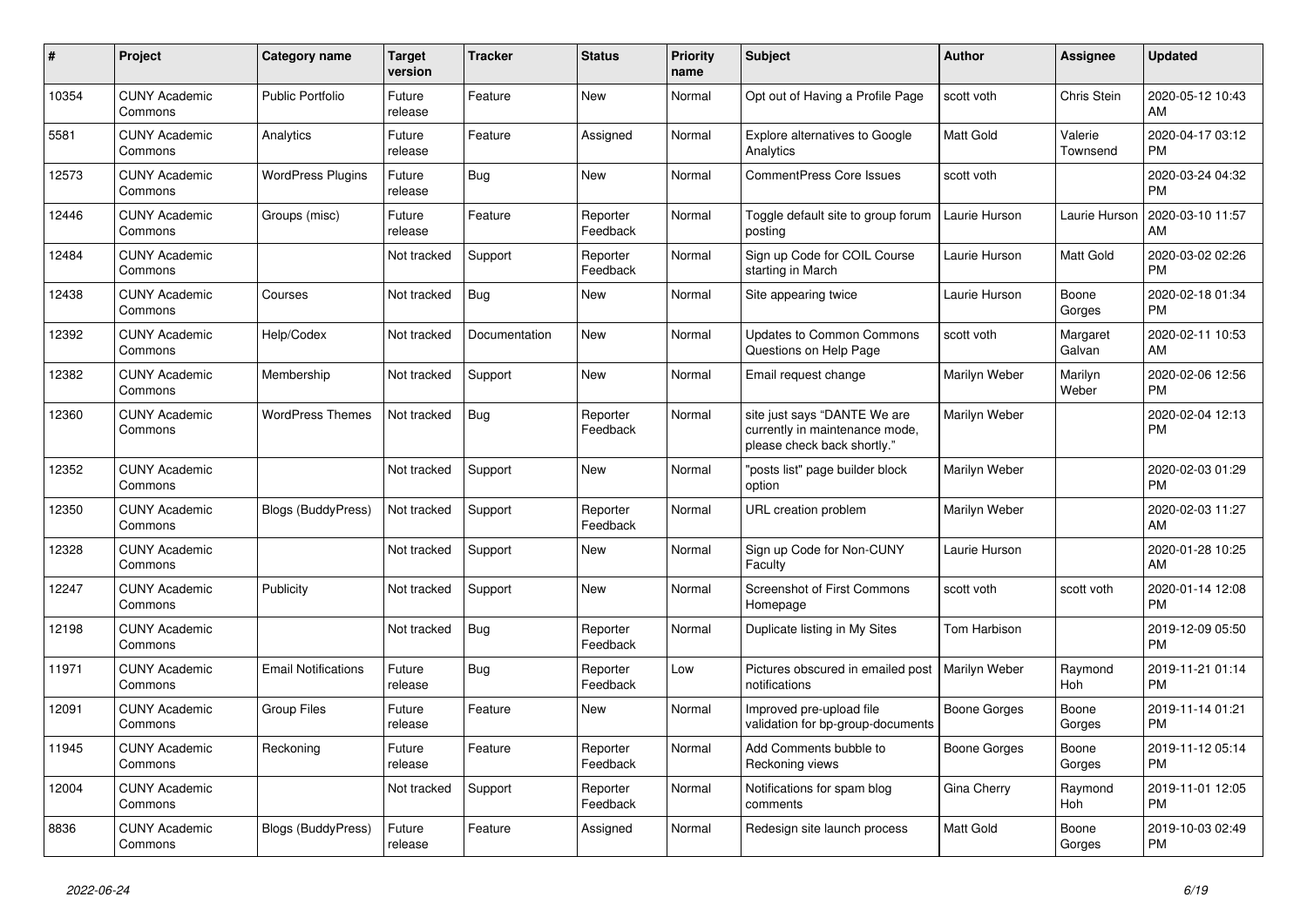| #     | <b>Project</b>                  | <b>Category name</b>     | Target<br>version | Tracker       | <b>Status</b>        | <b>Priority</b><br>name | <b>Subject</b>                                                               | <b>Author</b>       | <b>Assignee</b>     | <b>Updated</b>                |
|-------|---------------------------------|--------------------------|-------------------|---------------|----------------------|-------------------------|------------------------------------------------------------------------------|---------------------|---------------------|-------------------------------|
| 11789 | <b>CUNY Academic</b><br>Commons | Courses                  | Future<br>release | Feature       | New                  | Normal                  | Ability to remove item from<br>Courses list                                  | Laurie Hurson       | Sonja Leix          | 2019-09-24 12:28<br><b>PM</b> |
| 11519 | <b>CUNY Academic</b><br>Commons |                          | Not tracked       | Support       | Assigned             | Normal                  | comment option not appearing                                                 | Marilyn Weber       |                     | 2019-09-24 10:28<br>AM        |
| 11517 | <b>CUNY Academic</b><br>Commons |                          | Not tracked       | Feature       | Assigned             | Normal                  | wp-accessibility plugin should not<br>strip 'target=" blank" by default      | <b>Boone Gorges</b> | Laurie Hurson       | 2019-09-24 09:57<br>AM        |
| 11883 | <b>CUNY Academic</b><br>Commons | Help/Codex               | Not tracked       | Support       | <b>New</b>           | Normal                  | Need Embedding Help Page<br>Update (Tableau)                                 | Anthony Wheeler     | scott voth          | 2019-09-24 08:49<br>AM        |
| 11860 | <b>CUNY Academic</b><br>Commons | Registration             | Future<br>release | Feature       | <b>New</b>           | Normal                  | <b>Ensure Students Are Aware They</b><br>Can Use Aliases At Registration     | scott voth          |                     | 2019-09-24 08:46<br>AM        |
| 11848 | <b>CUNY Academic</b><br>Commons |                          | Not tracked       | Support       | Hold                 | Normal                  | a Dean of Faculty wants to share<br>a large file                             | Marilyn Weber       |                     | 2019-09-24 08:44<br>AM        |
| 11788 | <b>CUNY Academic</b><br>Commons | <b>WordPress Plugins</b> | Future<br>release | Support       | Reporter<br>Feedback | Normal                  | Plugin Request - Browse Aloud                                                | scott voth          |                     | 2019-09-24 08:42<br>AM        |
| 8666  | <b>CUNY Academic</b><br>Commons | Teaching                 | Not tracked       | Documentation | Assigned             | Normal                  | Create Teaching on the<br>Commons Resource Page                              | Matt Gold           | Laurie Hurson       | 2019-09-23 03:16<br><b>PM</b> |
| 11545 | <b>CUNY Academic</b><br>Commons | <b>WordPress Plugins</b> | Not tracked       | Support       | <b>New</b>           | Normal                  | Twitter searches in WordPress                                                | Gina Cherry         | Matt Gold           | 2019-09-23 01:03<br><b>PM</b> |
| 11879 | <b>CUNY Academic</b><br>Commons |                          | Not tracked       | Bug           | New                  | Normal                  | Hypothesis comments appearing<br>on multiple, different pdfs across<br>blogs | Laurie Hurson       | Laurie Hurson       | 2019-09-19 02:39<br><b>PM</b> |
| 10273 | <b>CUNY Academic</b><br>Commons | Registration             | Not tracked       | Support       | Reporter<br>Feedback | Normal                  | users combining CF and campus<br>address                                     | Marilyn Weber       |                     | 2019-09-18 10:58<br>AM        |
| 5050  | <b>CUNY Academic</b><br>Commons | Social Paper             | Future<br>release | Feature       | New                  | Low                     | Making comments visible in SP<br>editing mode (SP suggestion #1)             | Marilyn Weber       | Samantha<br>Raddatz | 2019-09-17 11:10<br><b>PM</b> |
| 10678 | <b>CUNY Academic</b><br>Commons |                          | Not tracked       | <b>Bug</b>    | Reporter<br>Feedback | High                    | Newsletter Plugin Not Sending<br><b>Out Newsletters</b>                      | Mark Webb           | Boone<br>Gorges     | 2019-09-16 09:38<br><b>PM</b> |
| 11834 | <b>CUNY Academic</b><br>Commons | <b>Group Files</b>       | Future<br>release | Feature       | <b>New</b>           | Normal                  | Improved tools for managing<br>group file folders                            | Boone Gorges        | Sonja Leix          | 2019-09-06 03:55<br><b>PM</b> |
| 11787 | <b>CUNY Academic</b><br>Commons |                          | Not tracked       | Support       | Reporter<br>Feedback | Normal                  | automated comments notifications   Marilyn Weber<br>on ZenDesk               |                     |                     | 2019-08-26 06:18<br><b>PM</b> |
| 11771 | <b>CUNY Academic</b><br>Commons |                          | Not tracked       | Support       | Reporter<br>Feedback | Normal                  | post displays in sections                                                    | Marilyn Weber       |                     | 2019-08-20 10:34<br>AM        |
| 11493 | <b>CUNY Academic</b><br>Commons | Domain Mapping           | Not tracked       | Support       | Reporter<br>Feedback | Normal                  | Domain Mapping Request - Talia<br>Schaffer                                   | scott voth          | <b>Matt Gold</b>    | 2019-08-06 08:39<br>AM        |
| 11624 | <b>CUNY Academic</b><br>Commons | WordPress (misc)         | Not tracked       | Support       | New                  | Normal                  | Change pages into posts or swap<br>database for a Commons site?              | Stephen Klein       | Raymond<br>Hoh      | 2019-07-09 11:04<br>AM        |
| 11556 | <b>CUNY Academic</b><br>Commons | Courses                  | Not tracked       | Bug           | Reporter<br>Feedback | Normal                  | Instructor name given in course<br>listing                                   | Tom Harbison        |                     | 2019-06-25 04:12<br><b>PM</b> |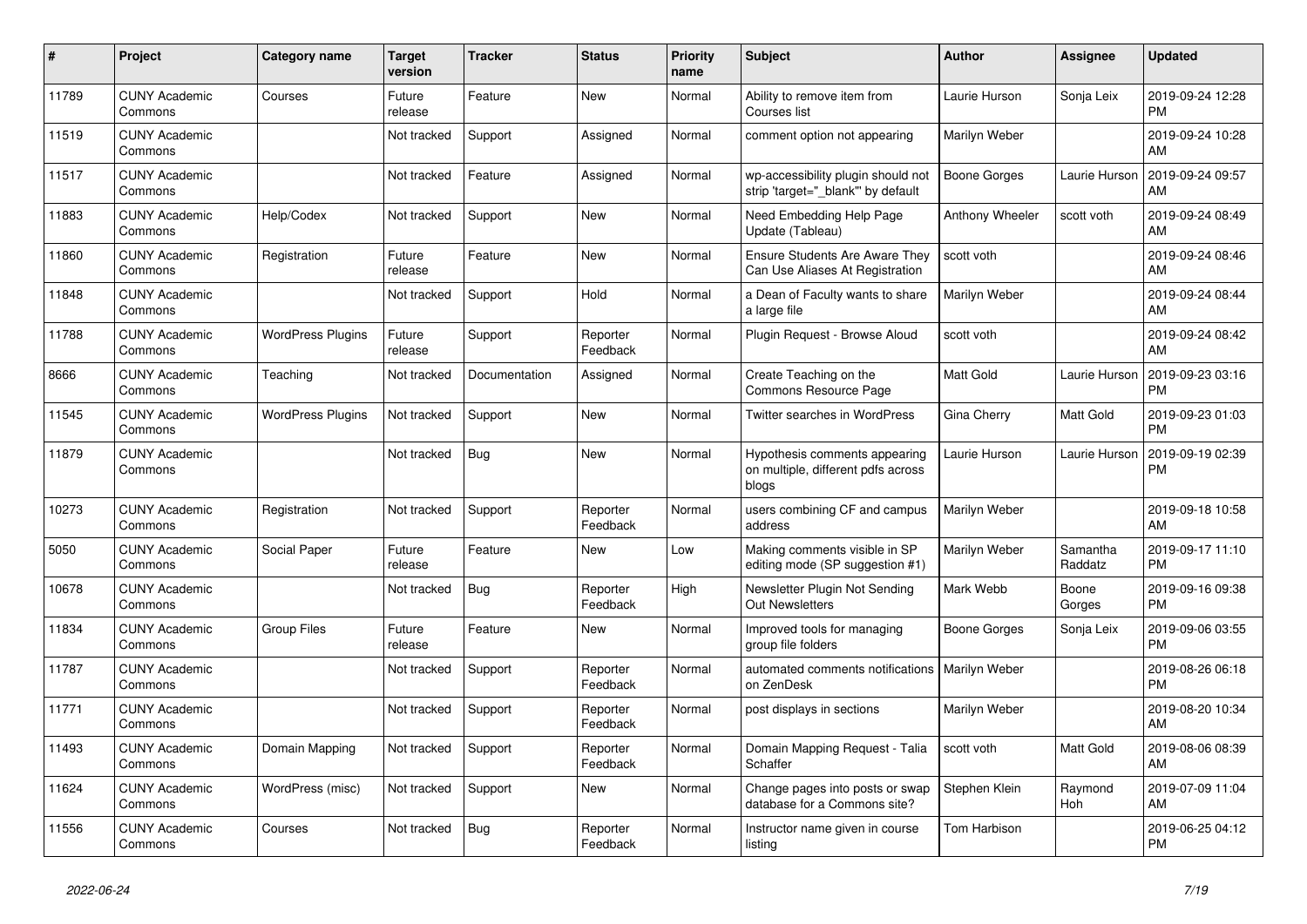| #     | Project                         | <b>Category name</b>     | <b>Target</b><br>version | <b>Tracker</b> | <b>Status</b>        | <b>Priority</b><br>name | <b>Subject</b>                                                                                               | <b>Author</b>           | <b>Assignee</b>    | <b>Updated</b>                |
|-------|---------------------------------|--------------------------|--------------------------|----------------|----------------------|-------------------------|--------------------------------------------------------------------------------------------------------------|-------------------------|--------------------|-------------------------------|
| 11531 | <b>CUNY Academic</b><br>Commons | Events                   | Future<br>release        | Feature        | New                  | Normal                  | Main Events calendar should<br>include non-public events that<br>user has access to                          | scott voth              | Boone<br>Gorges    | 2019-06-11 10:00<br>AM        |
| 11496 | <b>CUNY Academic</b><br>Commons | <b>Public Portfolio</b>  | 1.15.2                   | Support        | <b>New</b>           | Normal                  | Replace Twitter Icon on Member<br>Portfolio page                                                             | scott voth              | Boone<br>Gorges    | 2019-06-06 01:03<br><b>PM</b> |
| 11509 | <b>CUNY Academic</b><br>Commons |                          | Not tracked              | Support        | Reporter<br>Feedback | Normal                  | deleted Page causing a Menu<br>problem?                                                                      | Marilyn Weber           |                    | 2019-06-04 09:54<br>AM        |
| 11415 | <b>CUNY Academic</b><br>Commons | <b>WordPress Plugins</b> | Not tracked              | <b>Bug</b>     | Reporter<br>Feedback | Normal                  | <b>Blog Subscriptions in Jetpack</b>                                                                         | Laurie Hurson           |                    | 2019-05-14 10:34<br>AM        |
| 11393 | <b>CUNY Academic</b><br>Commons |                          | Not tracked              | Publicity      | New                  | Normal                  | After 1.15 release, ceate a hero<br>slide and post about adding a site<br>to a group                         | scott voth              | Patrick<br>Sweeney | 2019-05-14 10:32<br>AM        |
| 11386 | <b>CUNY Academic</b><br>Commons | WordPress - Media        | Not tracked              | Support        | Reporter<br>Feedback | Normal                  | disappearing images                                                                                          | scott voth              | Boone<br>Gorges    | 2019-05-14 10:32<br>AM        |
| 11449 | <b>CUNY Academic</b><br>Commons | WordPress - Media        | Not tracked              | Support        | Reporter<br>Feedback | Normal                  | Cloning Media Library for JITP<br>from Staging to Production Site                                            | <b>Patrick DeDauw</b>   | Boone<br>Gorges    | 2019-05-13 12:00<br><b>PM</b> |
| 11392 | <b>CUNY Academic</b><br>Commons |                          | Future<br>release        | <b>Bug</b>     | New                  | Normal                  | Migrate users away from<br><b>StatPress</b>                                                                  | <b>Boone Gorges</b>     |                    | 2019-04-23 03:53<br><b>PM</b> |
| 11149 | <b>CUNY Academic</b><br>Commons |                          | Not tracked              | Support        | Reporter<br>Feedback | Normal                  | comments getting blocked                                                                                     | Marilyn Weber           | Raymond<br>Hoh     | 2019-03-26 11:40<br>AM        |
| 1544  | <b>CUNY Academic</b><br>Commons | Groups (misc)            | Future<br>release        | Feature        | Reporter<br>Feedback | Normal                  | Group Filtering and Sorting                                                                                  | Matt Gold               | Chris Stein        | 2019-03-01 02:25<br><b>PM</b> |
| 5016  | <b>CUNY Academic</b><br>Commons | Events                   | Future<br>release        | Feature        | Assigned             | Low                     | Allow comments to be posted on<br>events                                                                     | Matt Gold               | Raymond<br>Hoh     | 2019-03-01 02:23<br><b>PM</b> |
| 4635  | <b>CUNY Academic</b><br>Commons | Authentication           | Future<br>release        | Feature        | New                  | Normal                  | Allow non-WP authentication                                                                                  | <b>Boone Gorges</b>     | Sonja Leix         | 2019-03-01 02:05<br><b>PM</b> |
| 9720  | <b>CUNY Academic</b><br>Commons | Authentication           | Future<br>release        | Feature        | <b>New</b>           | Normal                  | The Commons should be an<br>oAuth provider                                                                   | Boone Gorges            |                    | 2019-03-01 02:04<br><b>PM</b> |
| 11120 | <b>CUNY Academic</b><br>Commons | <b>WordPress Plugins</b> | Not tracked              | <b>Bug</b>     | Reporter<br>Feedback | Normal                  | Events Manager Events Not<br>Showing Up                                                                      | Mark Webb               |                    | 2019-02-27 04:10<br><b>PM</b> |
| 11131 | <b>CUNY Academic</b><br>Commons |                          | Future<br>release        | Feature        | Reporter<br>Feedback | Normal                  | Image Annotation Plugins                                                                                     | Laurie Hurson           |                    | 2019-02-26 11:33<br>AM        |
| 11077 | <b>CUNY Academic</b><br>Commons | Events                   | Not tracked              | Feature        | Reporter<br>Feedback | Normal                  | Show event category description<br>in event list view                                                        | Raffi<br>Khatchadourian |                    | 2019-02-12 10:38<br>PM        |
| 11024 | <b>CUNY Academic</b><br>Commons | WordPress (misc)         | Future<br>release        | Bug            | New                  | Normal                  | Subsites should not show "you<br>should update your .htaccess<br>now" notice after permalink<br>setting save | <b>Boone Gorges</b>     |                    | 2019-01-28 01:35<br><b>PM</b> |
| 10982 | <b>CUNY Academic</b><br>Commons | Domain Mapping           | Not tracked              | Support        | Reporter<br>Feedback | Normal                  | <b>CNAME</b> question                                                                                        | scott voth              |                    | 2019-01-22 04:29<br>PM        |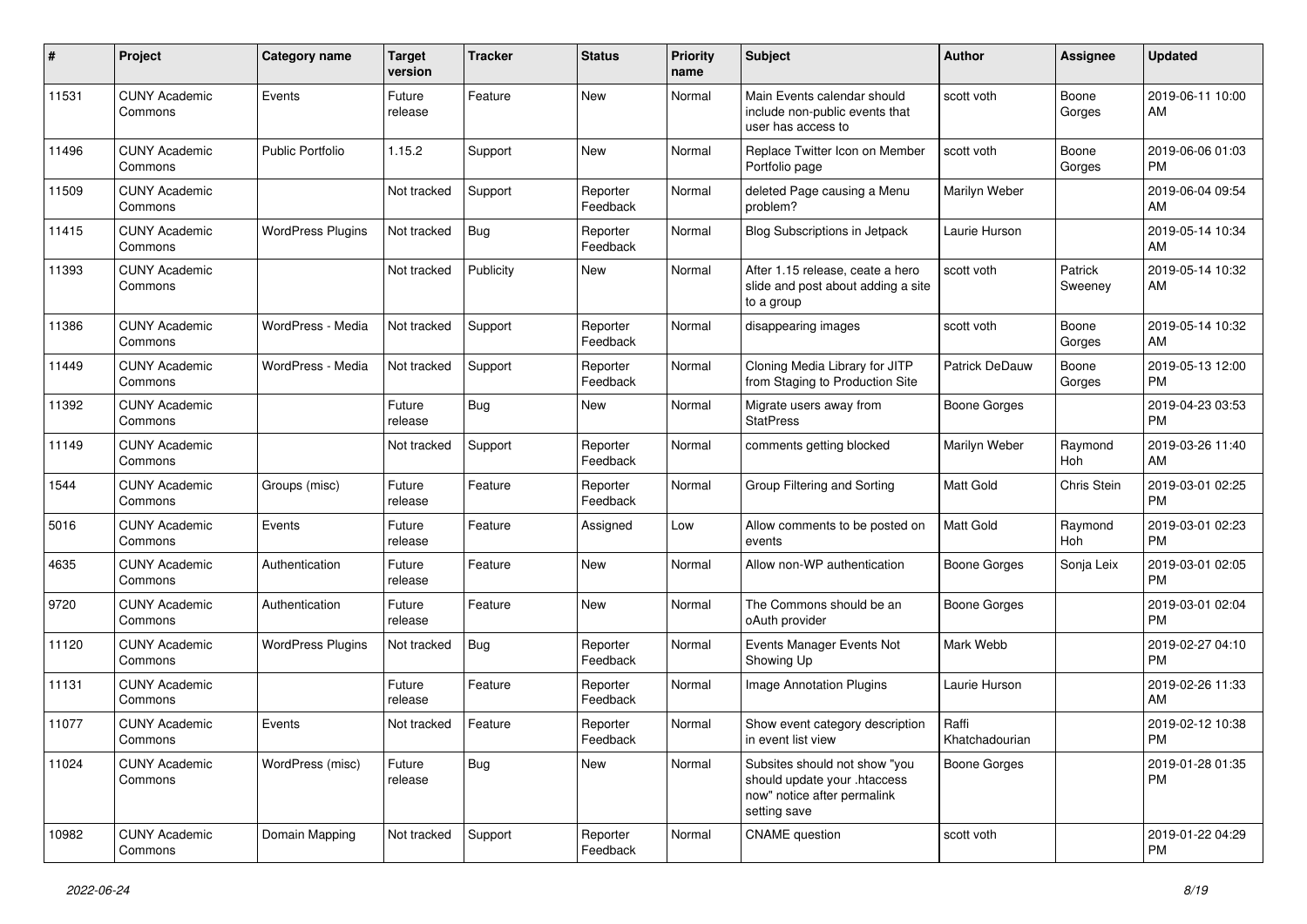| #     | Project                         | <b>Category name</b>       | <b>Target</b><br>version | <b>Tracker</b> | <b>Status</b>        | <b>Priority</b><br>name | <b>Subject</b>                                                                                                                               | Author                 | <b>Assignee</b> | <b>Updated</b>                |
|-------|---------------------------------|----------------------------|--------------------------|----------------|----------------------|-------------------------|----------------------------------------------------------------------------------------------------------------------------------------------|------------------------|-----------------|-------------------------------|
| 10839 | <b>CUNY Academic</b><br>Commons | About page                 | Not tracked              | Support        | <b>New</b>           | Normal                  | <b>Mission Statement Needs</b><br>Revision                                                                                                   | scott voth             | Matt Gold       | 2018-12-26 10:58<br>AM        |
| 10794 | <b>CUNY Academic</b><br>Commons | Performance                | Not tracked              | <b>Bug</b>     | <b>New</b>           | Normal                  | Memcached connection<br>occasionally breaks                                                                                                  | <b>Boone Gorges</b>    | Boone<br>Gorges | 2018-12-06 03:30<br><b>PM</b> |
| 10769 | <b>CUNY Academic</b><br>Commons | <b>WordPress Themes</b>    | Not tracked              | Bug            | Reporter<br>Feedback | Normal                  | 2011 Theme Sidebar                                                                                                                           | Mark Webb              |                 | 2018-12-04 04:09<br><b>PM</b> |
| 10659 | <b>CUNY Academic</b><br>Commons | Group Forums               | Future<br>release        | Feature        | Assigned             | Normal                  | Post to multiple groups via email                                                                                                            | <b>Matt Gold</b>       | Raymond<br>Hoh  | 2018-11-15 12:54<br>AM        |
| 10657 | <b>CUNY Academic</b><br>Commons |                            | Not tracked              | Support        | Reporter<br>Feedback | Normal                  | child theme problems                                                                                                                         | Marilyn Weber          |                 | 2018-11-08 01:19<br><b>PM</b> |
| 9926  | <b>CUNY Academic</b><br>Commons | <b>WordPress Plugins</b>   | Future<br>release        | <b>Bug</b>     | New                  | Normal                  | twitter-mentions-as-comments<br>cron jobs can run long                                                                                       | <b>Boone Gorges</b>    | Boone<br>Gorges | 2018-10-24 12:34<br><b>PM</b> |
| 9289  | <b>CUNY Academic</b><br>Commons | <b>WordPress Plugins</b>   | Future<br>release        | Bug            | Reporter<br>Feedback | Normal                  | Email Users Plugin                                                                                                                           | Laurie Hurson          | Boone<br>Gorges | 2018-10-24 12:34<br><b>PM</b> |
| 9028  | <b>CUNY Academic</b><br>Commons | Onboarding                 | Future<br>release        | Feature        | Assigned             | Normal                  | suggest groups to new members<br>during the registration process                                                                             | Matt Gold              | Chris Stein     | 2018-10-24 12:34<br><b>PM</b> |
| 5992  | <b>CUNY Academic</b><br>Commons | <b>Email Notifications</b> | Future<br>release        | Feature        | New                  | Normal                  | Changing the From line of<br>autogenerated blog emails                                                                                       | Marilyn Weber          |                 | 2018-09-27 05:19<br><b>PM</b> |
| 10368 | <b>CUNY Academic</b><br>Commons |                            | Future<br>release        | Feature        | Assigned             | Normal                  | Use ORCID data to populate<br>academic profile page                                                                                          | Stephen Francoeur      | Boone<br>Gorges | 2018-09-25 01:53<br><b>PM</b> |
| 9947  | <b>CUNY Academic</b><br>Commons | <b>WordPress Plugins</b>   | Future<br>release        | Feature        | Reporter<br>Feedback | Normal                  | Install H5P quiz plugin                                                                                                                      | <b>Matt Gold</b>       | Boone<br>Gorges | 2018-09-11 11:01<br>AM        |
| 10262 | <b>CUNY Academic</b><br>Commons |                            | Not tracked              | <b>Bug</b>     | Reporter<br>Feedback | Normal                  | Newsletter Plugin: Broken Image<br>at Bottom of All Newsletters                                                                              | Mark Webb              | Raymond<br>Hoh  | 2018-08-30 05:17<br><b>PM</b> |
| 9979  | <b>CUNY Academic</b><br>Commons | <b>Email Notifications</b> | Not tracked              | <b>Bug</b>     | Reporter<br>Feedback | Normal                  | Reports of slow email activation<br>emails                                                                                                   | Matt Gold              | Boone<br>Gorges | 2018-08-29 09:40<br><b>PM</b> |
| 10040 | <b>CUNY Academic</b><br>Commons | WordPress (misc)           | Not tracked              | <b>Bug</b>     | Reporter<br>Feedback | Normal                  | User doesn't see full list of themes                                                                                                         | <b>Matt Gold</b>       | Boone<br>Gorges | 2018-07-25 10:12<br>AM        |
| 9941  | <b>CUNY Academic</b><br>Commons | Wiki                       | Not tracked              | Support        | Assigned             | Normal                  | Wiki functionality                                                                                                                           | <b>Matt Gold</b>       | Boone<br>Gorges | 2018-06-26 10:57<br>AM        |
| 9515  | <b>CUNY Academic</b><br>Commons | <b>WordPress Plugins</b>   | Not tracked              | <b>Bug</b>     | Reporter<br>Feedback | Normal                  | Text to Speech plugin - "More<br>Slowly" checkbox not working                                                                                | scott voth             | Boone<br>Gorges | 2018-06-13 02:26<br><b>PM</b> |
| 9908  | <b>CUNY Academic</b><br>Commons |                            | Not tracked              | Feature        | New                  | Normal                  | Is it possible to send email<br>updates to users (or an email<br>address not on the list) for only a<br>single page AFTER being<br>prompted? | <b>Michael Shields</b> | scott voth      | 2018-06-11 01:34<br>PM        |
| 9895  | <b>CUNY Academic</b><br>Commons | Onboarding                 | Future<br>release        | Feature        | Assigned             | Normal                  | Add "Accept Invitation"<br>link/button/function to Group<br>and/or Site invitation emails?                                                   | Luke Waltzer           | Boone<br>Gorges | 2018-06-07 12:42<br><b>PM</b> |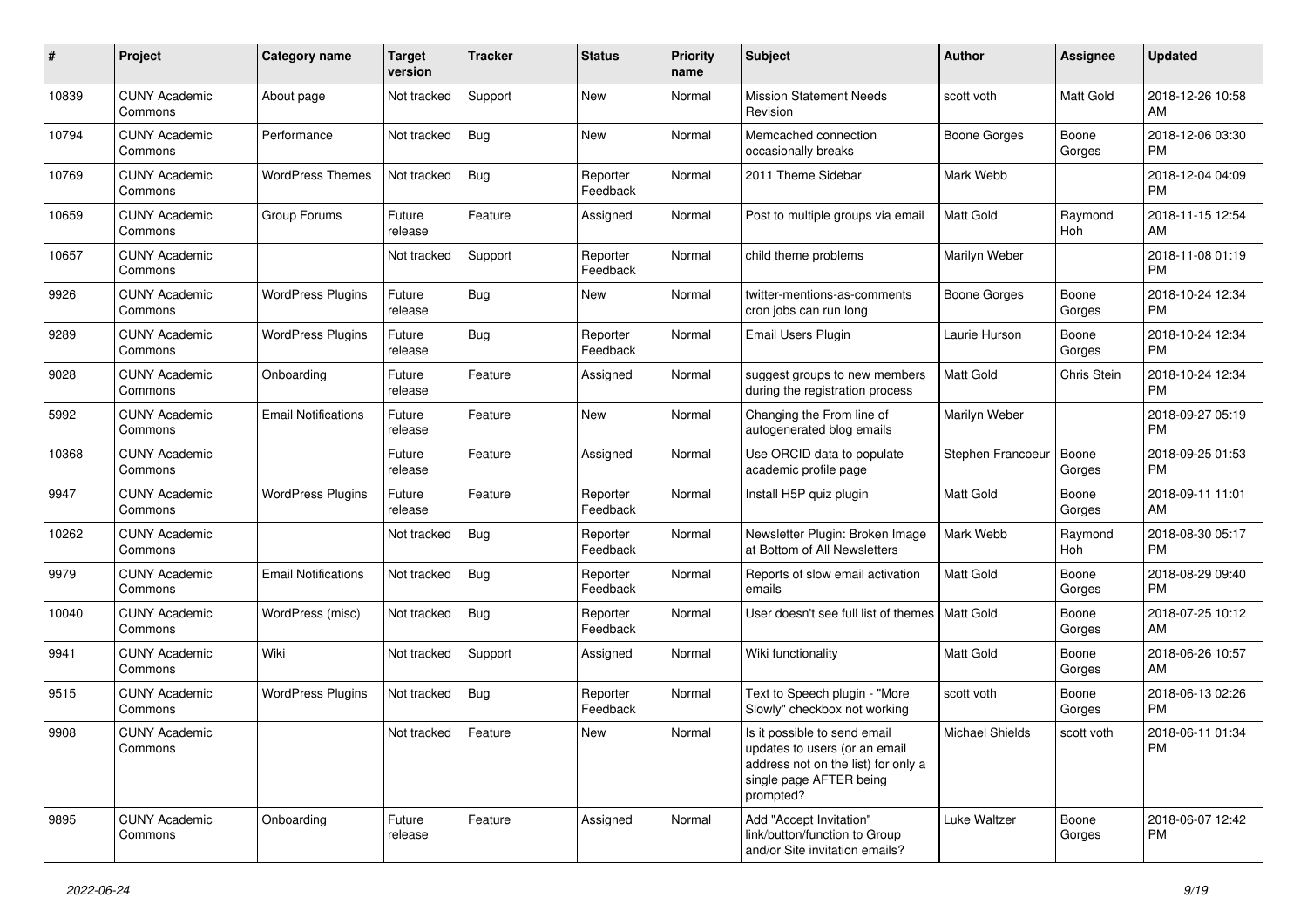| #    | Project                         | <b>Category name</b>     | <b>Target</b><br>version | <b>Tracker</b> | <b>Status</b>        | <b>Priority</b><br>name | <b>Subject</b>                                                                            | Author                  | Assignee            | <b>Updated</b>                |
|------|---------------------------------|--------------------------|--------------------------|----------------|----------------------|-------------------------|-------------------------------------------------------------------------------------------|-------------------------|---------------------|-------------------------------|
| 9835 | <b>CUNY Academic</b><br>Commons | Group Forums             | Future<br>release        | <b>Bug</b>     | Assigned             | Normal                  | add a "like" function?                                                                    | Marilyn Weber           | <b>Erik Trainer</b> | 2018-06-05 01:49<br><b>PM</b> |
| 9729 | <b>CUNY Academic</b><br>Commons | <b>SEO</b>               | Not tracked              | Support        | <b>New</b>           | Normal                  | 503 Errors showing on<br>newlaborforum.cuny.edu                                           | Diane Krauthamer        | Raymond<br>Hoh      | 2018-05-22 04:48<br><b>PM</b> |
| 8607 | <b>CUNY Academic</b><br>Commons |                          | Not tracked              | Support        | <b>New</b>           | Normal                  | Paypal?                                                                                   | Marilyn Weber           | Matt Gold           | 2018-05-15 01:37<br><b>PM</b> |
| 9643 | <b>CUNY Academic</b><br>Commons | Publicity                | Not tracked              | Feature        | New                  | Normal                  | Create a page on the Commons<br>for logos etc.                                            | Stephen Real            | Stephen Real        | 2018-04-24 10:53<br>AM        |
| 3768 | <b>CUNY Academic</b><br>Commons | <b>Public Portfolio</b>  | Future<br>release        | Feature        | Assigned             | Normal                  | Institutions/Past positions on<br>public portfolios                                       | <b>Matt Gold</b>        | Boone<br>Gorges     | 2018-04-23 10:44<br>AM        |
| 7981 | <b>CUNY Academic</b><br>Commons | Social Paper             | Future<br>release        | <b>Bug</b>     | <b>New</b>           | Normal                  | Social Paper comments should<br>not go to spam                                            | Luke Waltzer            | Boone<br>Gorges     | 2018-04-16 03:52<br>PM        |
| 7663 | <b>CUNY Academic</b><br>Commons | Social Paper             | Future<br>release        | <b>Bug</b>     | New                  | Normal                  | Social Paper notifications not<br>formatted correctly on secondary<br>sites               | <b>Boone Gorges</b>     | Boone<br>Gorges     | 2018-04-16 03:52<br><b>PM</b> |
| 9207 | <b>CUNY Academic</b><br>Commons |                          | Future<br>release        | Support        | Reporter<br>Feedback | Normal                  | display dashboards made in<br>Tableau?                                                    | Marilyn Weber           | Boone<br>Gorges     | 2018-04-10 10:42<br>AM        |
| 9420 | <b>CUNY Academic</b><br>Commons | cuny.is                  | Not tracked              | Feature        | <b>New</b>           | Normal                  | Request for http://cuny.is/streams                                                        | Raffi<br>Khatchadourian | Marilyn<br>Weber    | 2018-04-02 10:08<br>AM        |
| 7022 | <b>CUNY Academic</b><br>Commons | Announcements            | Future<br>release        | <b>Bug</b>     | <b>New</b>           | Normal                  | Sitewide announcements should<br>be displayed on, and dismissable<br>from, mapped domains | <b>Boone Gorges</b>     | Boone<br>Gorges     | 2018-03-22 10:18<br>AM        |
| 9211 | <b>CUNY Academic</b><br>Commons | <b>WordPress Plugins</b> | Future<br>release        | Support        | Reporter<br>Feedback | Normal                  | Auto-Role Setting in Forum Plugin<br><b>Causing Some Confusion</b>                        | Luke Waltzer            | Boone<br>Gorges     | 2018-03-13 11:44<br>AM        |
| 9346 | <b>CUNY Academic</b><br>Commons | WordPress (misc)         | Not tracked              | Bug            | <b>New</b>           | Normal                  | Clone cetls.bmcc.cuny.edu for<br>development                                              | Owen Roberts            | Raymond<br>Hoh      | 2018-03-06 05:35<br><b>PM</b> |
| 3580 | <b>CUNY Academic</b><br>Commons | Group Blogs              | Future<br>release        | Feature        | New                  | Normal                  | Multiple blogs per group                                                                  | Boone Gorges            | Boone<br>Gorges     | 2018-02-20 02:02<br><b>PM</b> |
| 8991 | <b>CUNY Academic</b><br>Commons | Reply By Email           | Not tracked              | Bug            | Hold                 | Normal                  | RBE duplicate email message<br>issue                                                      | <b>Matt Gold</b>        | Raymond<br>Hoh      | 2018-02-18 08:53<br><b>PM</b> |
| 9060 | <b>CUNY Academic</b><br>Commons | Commons In A Box         | Not tracked              | Bug            | Hold                 | Normal                  | Problems with CBox image library<br>upload                                                | Lisa Rhody              | Raymond<br>Hoh      | 2018-01-10 03:26<br><b>PM</b> |
| 9015 | <b>CUNY Academic</b><br>Commons | Groups (misc)            | Not tracked              | Outreach       | Assigned             | Normal                  | Email group admins the email<br>addresses of their groups                                 | Matt Gold               | <b>Matt Gold</b>    | 2018-01-02 09:54<br>AM        |
| 8976 | <b>CUNY Academic</b><br>Commons | Reply By Email           | Not tracked              | Feature        | Assigned             | Normal                  | Package RBE new topics<br>posting?                                                        | Matt Gold               | Raymond<br>Hoh      | 2017-12-04 02:34<br><b>PM</b> |
| 3615 | <b>CUNY Academic</b><br>Commons | Redmine                  | Not tracked              | Feature        | New                  | Low                     | Create Redmine issues via email                                                           | Dominic Giglio          | Boone<br>Gorges     | 2017-11-16 11:36<br>AM        |
| 8898 | <b>CUNY Academic</b><br>Commons | Social Paper             | Not tracked              | Feature        | Assigned             | Normal                  | Usage data on docs and social<br>paper                                                    | Matt Gold               | Matt Gold           | 2017-11-16 11:32<br>AM        |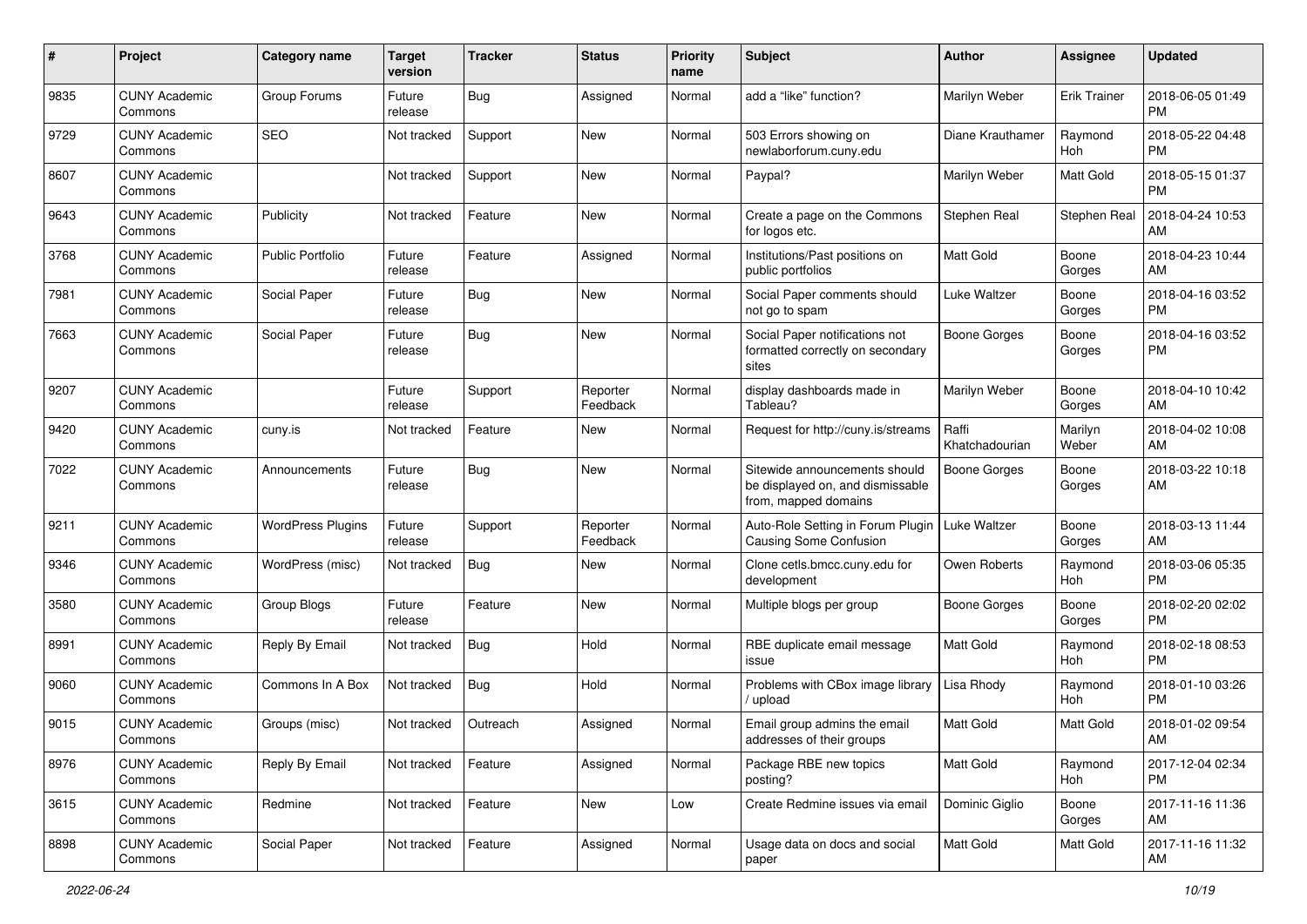| #    | Project                         | <b>Category name</b>     | <b>Target</b><br>version | Tracker        | <b>Status</b>        | <b>Priority</b><br>name | <b>Subject</b>                                                                                    | <b>Author</b>           | <b>Assignee</b>    | <b>Updated</b>                |
|------|---------------------------------|--------------------------|--------------------------|----------------|----------------------|-------------------------|---------------------------------------------------------------------------------------------------|-------------------------|--------------------|-------------------------------|
| 8837 | <b>CUNY Academic</b><br>Commons |                          | Not tracked              | Feature        | Assigned             | Normal                  | Create a form to request info from   Matt Gold<br>people requesting premium<br>themes and plugins |                         | Marilyn<br>Weber   | 2017-11-14 03:35<br><b>PM</b> |
| 8902 | <b>CUNY Academic</b><br>Commons | Design                   | Not tracked              | Feature        | Assigned             | Normal                  | Report back on research on<br><b>BuddyPress themes</b>                                            | Matt Gold               | Michael Smith      | 2017-11-10 12:31<br><b>PM</b> |
| 8498 | <b>CUNY Academic</b><br>Commons | <b>WordPress Plugins</b> | Future<br>release        | Feature        | New                  | Low                     | <b>Gravity Forms Email Users</b>                                                                  | Raffi<br>Khatchadourian | Matt Gold          | 2017-10-13 12:58<br><b>PM</b> |
| 8675 | <b>CUNY Academic</b><br>Commons | <b>User Onboarding</b>   | Future<br>release        | <b>Bug</b>     | Reporter<br>Feedback | Low                     | Add new User search screen calls<br>for the input of email address but<br>doesn't work with one   | Paul Hebert             | Boone<br>Gorges    | 2017-10-11 11:17<br>AM        |
| 8756 | <b>CUNY Academic</b><br>Commons | Group Blogs              | Future<br>release        | Feature        | Hold                 | Normal                  | Connect multiple blogs to one<br>group?                                                           | Matt Gold               | Boone<br>Gorges    | 2017-09-30 10:42<br>AM        |
| 8211 | <b>CUNY Academic</b><br>Commons | <b>WordPress Themes</b>  | Future<br>release        | Feature        | New                  | Normal                  | Theme Suggestions: Material<br>Design-Inspired Themes                                             | Margaret Galvan         | Margaret<br>Galvan | 2017-08-07 02:48<br><b>PM</b> |
| 8440 | <b>CUNY Academic</b><br>Commons | Onboarding               | Not tracked              | <b>Bug</b>     | New                  | Normal                  | Create Test Email Accounts for<br><b>Onboarding Project</b>                                       | Stephen Real            | Stephen Real       | 2017-08-01 09:49<br><b>PM</b> |
| 8078 | <b>CUNY Academic</b><br>Commons | <b>WordPress Plugins</b> | Future<br>release        | System Upgrade | Assigned             | Normal                  | <b>CommentPress Updates</b>                                                                       | Margaret Galvan         | Christian<br>Wach  | 2017-05-08 03:49<br><b>PM</b> |
| 7828 | <b>CUNY Academic</b><br>Commons |                          | Not tracked              | Feature        | Assigned             | Normal                  | Theme Assessment 2017                                                                             | Margaret Galvan         | Margaret<br>Galvan | 2017-05-02 10:41<br><b>PM</b> |
| 4481 | <b>CUNY Academic</b><br>Commons | Events                   | Future<br>release        | Feature        | <b>New</b>           | Normal                  | Group admins/mods should have<br>the ability to unlink an event from<br>the group                 | Boone Gorges            | Boone<br>Gorges    | 2017-04-24 03:53<br><b>PM</b> |
| 7928 | <b>CUNY Academic</b><br>Commons | Group Forums             | Not tracked              | Bug            | New                  | Normal                  | Duplicate Forum post                                                                              | Luke Waltzer            | Raymond<br>Hoh     | 2017-04-11 09:27<br><b>PM</b> |
| 6356 | <b>CUNY Academic</b><br>Commons | <b>WordPress Plugins</b> | Future<br>release        | Bug            | Reporter<br>Feedback | Low                     | Should Subscribe2 be<br>deprecated?                                                               | Luke Waltzer            |                    | 2017-03-20 12:20<br><b>PM</b> |
| 7624 | <b>CUNY Academic</b><br>Commons | BuddyPress (misc)        | Future<br>release        | Design/UX      | <b>New</b>           | Normal                  | <b>BP</b> Notifications                                                                           | Luke Waltzer            | Paige Dupont       | 2017-02-08 10:43<br><b>PM</b> |
| 5316 | <b>CUNY Academic</b><br>Commons | <b>User Experience</b>   | Future<br>release        | Feature        | Assigned             | Normal                  | Prompt user email address<br>updates                                                              | Matt Gold               | Stephen Real       | 2016-12-21 03:30<br><b>PM</b> |
| 4980 | <b>CUNY Academic</b><br>Commons | Home Page                | Future<br>release        | Feature        | Assigned             | Normal                  | CAC Featured Content -- Adding<br>Randomization                                                   | Matt Gold               | Boone<br>Gorges    | 2016-12-12 03:01<br><b>PM</b> |
| 6995 | <b>CUNY Academic</b><br>Commons | Home Page                | Not tracked              | <b>Bug</b>     | Assigned             | Normal                  | member filter on homepage not<br>working                                                          | Matt Gold               | Raymond<br>Hoh     | 2016-12-11 09:46<br><b>PM</b> |
| 6665 | <b>CUNY Academic</b><br>Commons |                          | Not tracked              | Publicity      | New                  | Normal                  | Dead Link in 1.10 announcement<br>post                                                            | Paige Dupont            | Stephen Real       | 2016-12-01 03:11<br>PM        |
| 6644 | <b>CUNY Academic</b><br>Commons |                          | Not tracked              | Bug            | Reporter<br>Feedback | High                    | White Screen at Login Pge                                                                         | Luke Waltzer            | Raymond<br>Hoh     | 2016-11-21 10:34<br>PM        |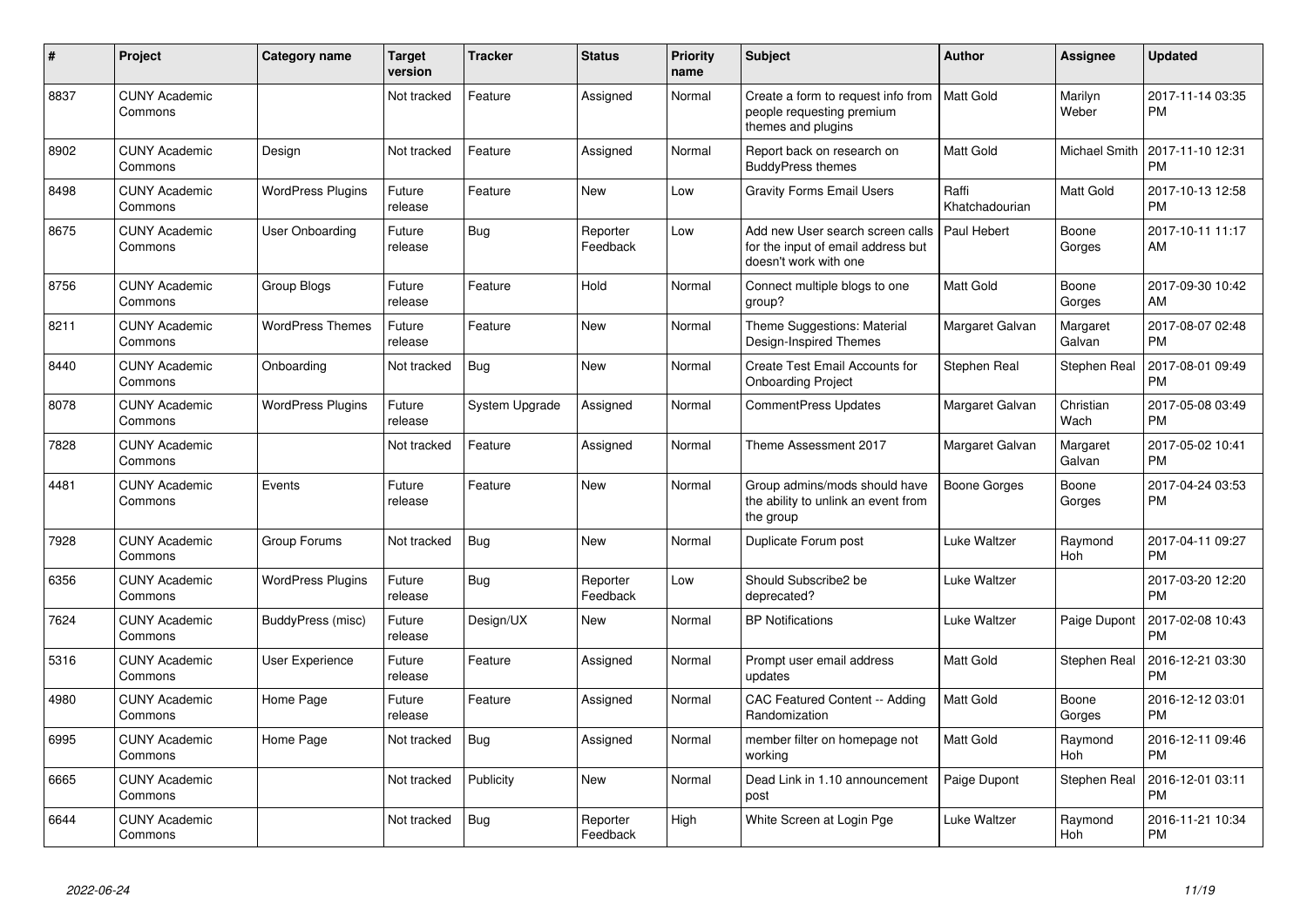| #    | Project                         | Category name             | Target<br>version | <b>Tracker</b> | <b>Status</b>        | <b>Priority</b><br>name | <b>Subject</b>                                                   | <b>Author</b>           | <b>Assignee</b>    | <b>Updated</b>                |
|------|---------------------------------|---------------------------|-------------------|----------------|----------------------|-------------------------|------------------------------------------------------------------|-------------------------|--------------------|-------------------------------|
| 6755 | <b>CUNY Academic</b><br>Commons | WordPress (misc)          | Future<br>release | Bug            | <b>New</b>           | Normal                  | Cannot Deactivate Plugin                                         | Laura Kane              |                    | 2016-11-16 01:12<br><b>PM</b> |
| 6749 | <b>CUNY Academic</b><br>Commons | Events                    | Future<br>release | Bug            | <b>New</b>           | Low                     | BPEO iCal request can trigger<br>very large number of DB queries | Boone Gorges            | Raymond<br>Hoh     | 2016-11-15 10:09<br><b>PM</b> |
| 6671 | <b>CUNY Academic</b><br>Commons | Reply By Email            | Not tracked       | <b>Bug</b>     | Assigned             | Normal                  | "Post too often" RBE error<br>message                            | Matt Gold               | Raymond<br>Hoh     | 2016-11-11 09:55<br>AM        |
| 6426 | <b>CUNY Academic</b><br>Commons | Spam/Spam<br>Prevention   | Future<br>release | Feature        | Assigned             | Normal                  | Force captcha on all comments?                                   | Matt Gold               | Tahir Butt         | 2016-10-24 02:06<br><b>PM</b> |
| 1423 | <b>CUNY Academic</b><br>Commons | BuddyPress (misc)         | Future<br>release | Feature        | Assigned             | Low                     | Show an avatar for pingback<br>comment activity items            | Boone Gorges            | Tahir Butt         | 2016-10-24 12:03<br><b>PM</b> |
| 3090 | <b>CUNY Academic</b><br>Commons | Twitter page              | Future<br>release | Feature        | Assigned             | Normal                  | Prevent Retweets from showing<br>up on Commons twitter page      | <b>Matt Gold</b>        | Tahir Butt         | 2016-10-24 11:31<br>AM        |
| 5199 | <b>CUNY Academic</b><br>Commons | Social Paper              | Future<br>release | Feature        | <b>New</b>           | Normal                  | add tables to the SP editor                                      | Marilyn Weber           |                    | 2016-10-24 11:27<br>AM        |
| 5234 | <b>CUNY Academic</b><br>Commons | Membership                | Future<br>release | Feature        | Assigned             | Normal                  | Write Unconfirmed patch for WP                                   | Boone Gorges            | Boone<br>Gorges    | 2016-10-24 11:18<br>AM        |
| 6392 | <b>CUNY Academic</b><br>Commons | Group Forums              | Future<br>release | Design/UX      | Assigned             | Low                     | Composition/Preview Panes in<br>Forum Posts                      | Luke Waltzer            | Paige Dupont       | 2016-10-21 04:26<br><b>PM</b> |
| 6389 | <b>CUNY Academic</b><br>Commons | <b>BuddyPress Docs</b>    | Future<br>release | Feature        | <b>New</b>           | Low                     | Make Discussion Area Visible<br>When Editing a Doc               | Luke Waltzer            | Boone<br>Gorges    | 2016-10-21 04:16<br>PM        |
| 5826 | <b>CUNY Academic</b><br>Commons | <b>WordPress Plugins</b>  | Future<br>release | Support        | Reporter<br>Feedback | Normal                  | <b>Remove Subscription Options</b><br>plugin from directory      | Sarah Morgano           | Sarah<br>Morgano   | 2016-10-21 04:14<br><b>PM</b> |
| 6332 | <b>CUNY Academic</b><br>Commons | WordPress (misc)          | Future<br>release | Feature        | <b>New</b>           | Normal                  | Allow uploaded files to be marked<br>as private in an ad hoc way | Boone Gorges            |                    | 2016-10-17 11:41<br><b>PM</b> |
| 1417 | <b>CUNY Academic</b><br>Commons | <b>BuddyPress Docs</b>    | Future<br>release | Feature        | Assigned             | Low                     | <b>Bulk actions for BuddyPress Docs</b>                          | <b>Boone Gorges</b>     | Boone<br>Gorges    | 2016-10-17 10:41<br>PM        |
| 6298 | <b>CUNY Academic</b><br>Commons | <b>User Experience</b>    | Not tracked       | Design/UX      | Assigned             | Normal                  | Examine data from survey                                         | <b>Matt Gold</b>        | Margaret<br>Galvan | 2016-10-14 12:16<br><b>PM</b> |
| 5182 | <b>CUNY Academic</b><br>Commons | Social Paper              | Future<br>release | Design/UX      | <b>New</b>           | Normal                  | "Publishing" a private paper on<br>social paper?                 | Raffi<br>Khatchadourian | Boone<br>Gorges    | 2016-10-13 04:12<br><b>PM</b> |
| 2881 | <b>CUNY Academic</b><br>Commons | <b>Public Portfolio</b>   | Future<br>release | Feature        | Assigned             | Normal                  | Redesign the UX for Profiles                                     | Chris Stein             | Chris Stein        | 2016-10-13 12:45<br><b>PM</b> |
| 4903 | <b>CUNY Academic</b><br>Commons | Events                    | Future<br>release | Design/UX      | Assigned             | Normal                  | Improving visual appearance of<br>event calendars                | <b>Matt Gold</b>        | Boone<br>Gorges    | 2016-10-13 11:51<br>AM        |
| 5696 | <b>CUNY Academic</b><br>Commons | Events                    | Future<br>release | Feature        | Assigned             | Normal                  | Events Calendar - display options<br>calendar aggregation /      | Matt Gold               | Boone<br>Gorges    | 2016-10-13 11:44<br>AM        |
| 6078 | <b>CUNY Academic</b><br>Commons | <b>Blogs (BuddyPress)</b> | Future<br>release | Feature        | <b>New</b>           | Normal                  | <b>Explore Adding Network Blog</b><br>Metadata Plugin            | Luke Waltzer            | Luke Waltzer       | 2016-10-11 10:29<br><b>PM</b> |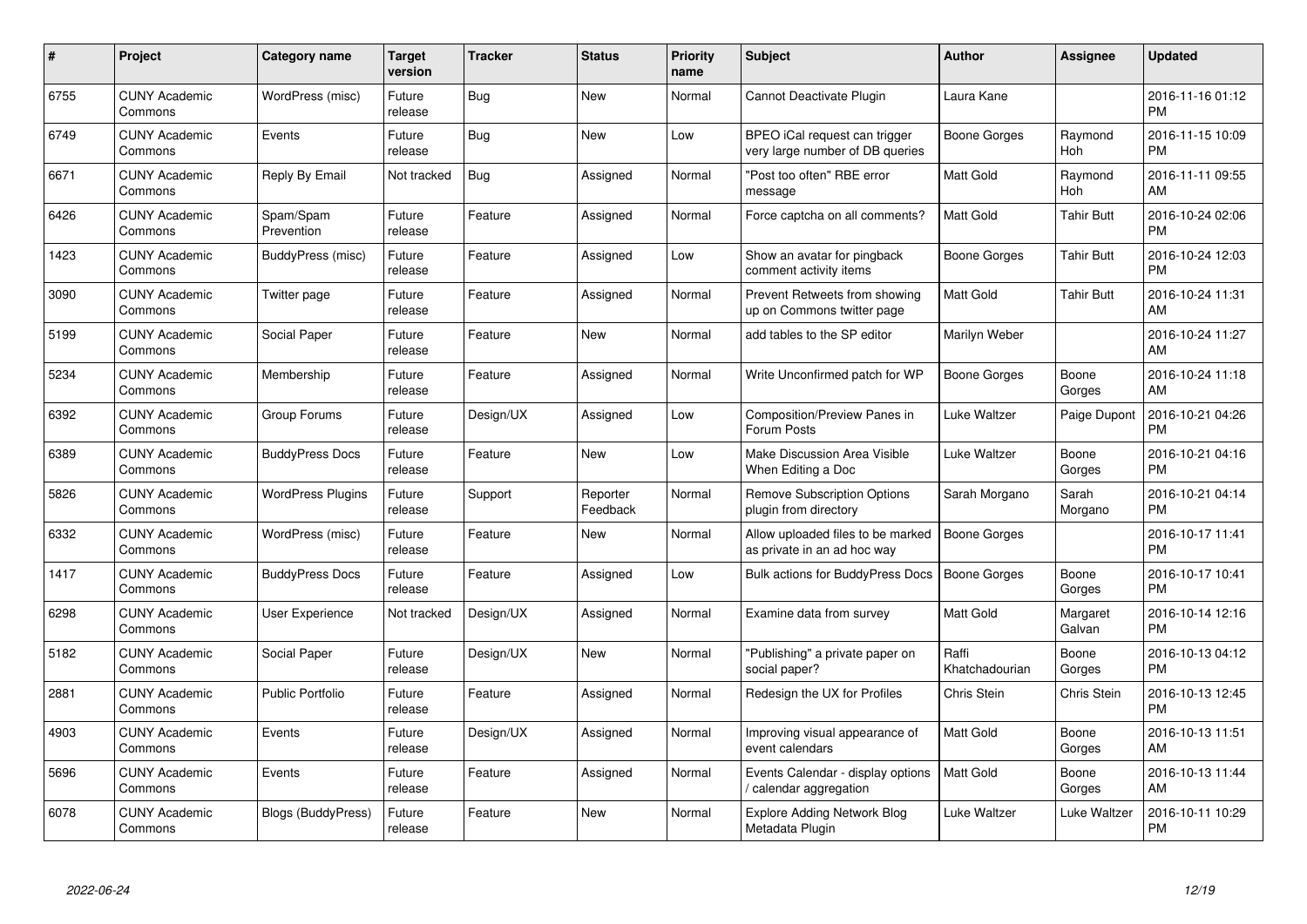| $\pmb{\#}$ | <b>Project</b>                  | Category name           | <b>Target</b><br>version | <b>Tracker</b> | <b>Status</b>        | <b>Priority</b><br>name | <b>Subject</b>                                                     | <b>Author</b>       | <b>Assignee</b>     | <b>Updated</b>                |
|------------|---------------------------------|-------------------------|--------------------------|----------------|----------------------|-------------------------|--------------------------------------------------------------------|---------------------|---------------------|-------------------------------|
| 6115       | <b>CUNY Academic</b><br>Commons | Publicity               | Not tracked              | Feature        | Assigned             | Normal                  | create digital signage for GC                                      | <b>Matt Gold</b>    | scott voth          | 2016-10-11 10:09<br><b>PM</b> |
| 6014       | <b>CUNY Academic</b><br>Commons | Publicity               | Future<br>release        | Publicity      | Reporter<br>Feedback | Normal                  | Google search listing                                              | <b>Matt Gold</b>    | Boone<br>Gorges     | 2016-09-21 03:48<br><b>PM</b> |
| 5268       | <b>CUNY Academic</b><br>Commons | Group Forums            | Future<br>release        | Bug            | Assigned             | Normal                  | Long-time to post to multiple<br>groups                            | Luke Waltzer        | Daniel Jones        | 2016-09-07 06:31<br><b>PM</b> |
| 5955       | <b>CUNY Academic</b><br>Commons | Outreach                | Future<br>release        | Feature        | Assigned             | Normal                  | Create auto-newsletter for<br>commons members                      | Matt Gold           | Luke Waltzer        | 2016-08-30 10:34<br>AM        |
| 5827       | <b>CUNY Academic</b><br>Commons | <b>Public Portfolio</b> | Future<br>release        | Bug            | Assigned             | Normal                  | Academic Interests square<br>bracket links not working             | scott voth          | Chris Stein         | 2016-08-11 11:59<br><b>PM</b> |
| 5691       | <b>CUNY Academic</b><br>Commons | Blogs (BuddyPress)      | Future<br>release        | <b>Bug</b>     | Assigned             | High                    | Differing numbers on Sites display   Matt Gold                     |                     | Raymond<br>Hoh      | 2016-06-13 01:37<br><b>PM</b> |
| 5679       | <b>CUNY Academic</b><br>Commons | Analytics               | Not tracked              | Feature        | <b>New</b>           | Normal                  | Logged In Users for GA                                             | Valerie Townsend    | Valerie<br>Townsend | 2016-06-11 09:49<br>AM        |
| 4438       | <b>CUNY Academic</b><br>Commons | Events                  | Future<br>release        | <b>Bug</b>     | Assigned             | Normal                  | Events Calendar - Export<br><b>Recurring Events</b>                | scott voth          | Daniel Jones        | 2016-05-23 04:25<br><b>PM</b> |
| 5489       | <b>CUNY Academic</b><br>Commons | Social Paper            | Future<br>release        | Feature        | New                  | Normal                  | Asc/desc sorting for Social Paper<br>directories                   | <b>Boone Gorges</b> |                     | 2016-04-21 10:06<br><b>PM</b> |
| 5488       | <b>CUNY Academic</b><br>Commons | Social Paper            | Future<br>release        | <b>Bug</b>     | <b>New</b>           | Normal                  | Add a "last edited by" field to<br>Social Paper group directories  | Boone Gorges        |                     | 2016-04-21 10:05<br><b>PM</b> |
| 5053       | <b>CUNY Academic</b><br>Commons | Social Paper            | Future<br>release        | Feature        | <b>New</b>           | Low                     | Scrollable menu to add readers<br>(SP suggestion #4)               | Marilyn Weber       | Samantha<br>Raddatz | 2016-04-21 05:21<br><b>PM</b> |
| 5397       | <b>CUNY Academic</b><br>Commons | Social Paper            | Future<br>release        | Feature        | New                  | Normal                  | frustrating to have to<br>enable/disable in SP                     | Marilyn Weber       | Samantha<br>Raddatz | 2016-04-20 03:39<br><b>PM</b> |
| 3657       | <b>CUNY Academic</b><br>Commons | WordPress (misc)        | Not tracked              | Feature        | <b>New</b>           | Normal                  | Create alert for GC email<br>addresses                             | <b>Matt Gold</b>    | Matt Gold           | 2016-04-14 11:29<br><b>PM</b> |
| 5298       | <b>CUNY Academic</b><br>Commons |                         | Not tracked              | Publicity      | <b>New</b>           | Normal                  | Survey Pop-Up Text                                                 | Samantha Raddatz    | Samantha<br>Raddatz | 2016-03-22 12:27<br><b>PM</b> |
| 5317       | <b>CUNY Academic</b><br>Commons | Group Blogs             | Not tracked              | <b>Bug</b>     | Reporter<br>Feedback | Normal                  | Notifications of New Post Didn't<br>Come                           | Luke Waltzer        | Samantha<br>Raddatz | 2016-03-21 10:41<br><b>PM</b> |
| 2612       | <b>CUNY Academic</b><br>Commons |                         | Not tracked              | Publicity      | Assigned             | Normal                  | Pinterest site for the Commons                                     | local admin         | Sarah<br>Morgano    | 2016-03-04 11:19<br>AM        |
| 2666       | <b>CUNY Academic</b><br>Commons | About page              | Not tracked              | Documentation  | Assigned             | Normal                  | <b>Update About Text</b>                                           | Chris Stein         | Luke Waltzer        | 2016-03-04 11:19<br>AM        |
| 5282       | <b>CUNY Academic</b><br>Commons | Social Paper            | Future<br>release        | <b>Bug</b>     | <b>New</b>           | Normal                  | Replying via email directs to<br>paper but not individual comment. | Marilyn Weber       | Raymond<br>Hoh      | 2016-03-02 01:48<br><b>PM</b> |
| 3369       | <b>CUNY Academic</b><br>Commons | Reply By Email          | Not tracked              | Outreach       | Hold                 | Normal                  | Release reply by email to WP<br>plugin directory                   | <b>Matt Gold</b>    | Raymond<br>Hoh      | 2016-03-01 12:46<br><b>PM</b> |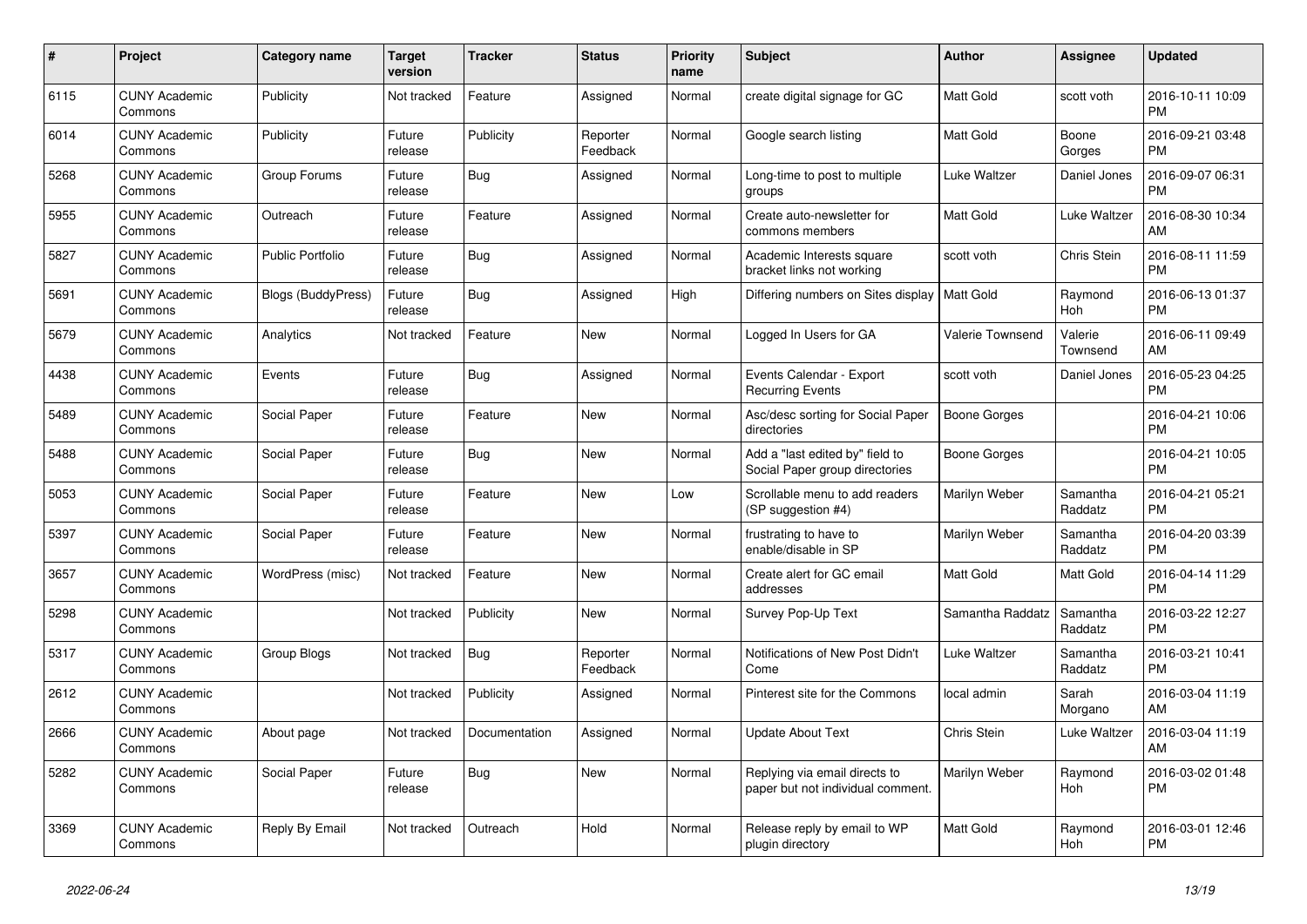| #    | Project                         | <b>Category name</b>           | <b>Target</b><br>version | <b>Tracker</b> | <b>Status</b> | <b>Priority</b><br>name | Subject                                                                                                                                               | Author                  | Assignee            | <b>Updated</b>                |
|------|---------------------------------|--------------------------------|--------------------------|----------------|---------------|-------------------------|-------------------------------------------------------------------------------------------------------------------------------------------------------|-------------------------|---------------------|-------------------------------|
| 4986 | <b>CUNY Academic</b><br>Commons | ZenDesk                        | Not tracked              | Support        | Assigned      | Normal                  | Prepare documentation for<br>Zendesk re web widget                                                                                                    | <b>Matt Gold</b>        | Samantha<br>Raddatz | 2016-02-25 03:09<br><b>PM</b> |
| 636  | <b>CUNY Academic</b><br>Commons | WordPress (misc)               | Not tracked              | Support        | Assigned      | Normal                  | Create Lynda.com-like Table of<br><b>Contents for Prospective Tutorial</b><br>Screencasts                                                             | <b>Matt Gold</b>        | scott voth          | 2016-02-23 03:12<br><b>PM</b> |
| 4070 | <b>CUNY Academic</b><br>Commons | Analytics                      | Not tracked              | Support        | Assigned      | Normal                  | Request for JITP site analytics                                                                                                                       | Matt Gold               | Seth Persons        | 2016-02-23 03:09<br><b>PM</b> |
| 5225 | <b>CUNY Academic</b><br>Commons | Registration                   | Future<br>release        | Feature        | Assigned      | Normal                  | On-boarding Issues                                                                                                                                    | Luke Waltzer            | Samantha<br>Raddatz | 2016-02-12 02:58<br><b>PM</b> |
| 5205 | <b>CUNY Academic</b><br>Commons | Social Paper                   | Future<br>release        | Feature        | New           | Normal                  | Social Paper folders                                                                                                                                  | Marilyn Weber           |                     | 2016-02-11 10:24<br><b>PM</b> |
| 5058 | <b>CUNY Academic</b><br>Commons | Social Paper                   | Future<br>release        | Feature        | <b>New</b>    | Low                     | Can there be a clearer signal that<br>even when comments have<br>already been made you add<br>comments by clicking on the side?<br>(SP suggestion #5) | Marilyn Weber           | Samantha<br>Raddatz | 2016-02-11 10:24<br><b>PM</b> |
| 5052 | <b>CUNY Academic</b><br>Commons | Social Paper                   | Future<br>release        | Feature        | <b>New</b>    | Low                     | Sentence by sentence or line by<br>line comments (SP suggestion #3)                                                                                   | Marilyn Weber           | Boone<br>Gorges     | 2016-02-11 10:24<br><b>PM</b> |
| 5183 | <b>CUNY Academic</b><br>Commons | Social Paper                   | Future<br>release        | Design/UX      | New           | Normal                  | Creating a new paper when<br>viewing an existing paper                                                                                                | Raffi<br>Khatchadourian | Samantha<br>Raddatz | 2016-02-02 12:09<br><b>PM</b> |
| 2175 | <b>CUNY Academic</b><br>Commons | WordPress (misc)               | Not tracked              | Support        | Assigned      | Normal                  | Subscibe 2 vs. Jetpack<br>subscription options                                                                                                        | local admin             | <b>Matt Gold</b>    | 2016-01-26 04:58<br><b>PM</b> |
| 3230 | <b>CUNY Academic</b><br>Commons | Internal Tools and<br>Workflow | Not tracked              | Feature        | Assigned      | High                    | Scripts for quicker<br>provisioning/updating of<br>development environments                                                                           | <b>Boone Gorges</b>     | Boone<br>Gorges     | 2016-01-26 04:54<br><b>PM</b> |
| 4972 | <b>CUNY Academic</b><br>Commons | Analytics                      | Not tracked              | Bug            | <b>New</b>    | Normal                  | <b>Newsletter Analytics</b>                                                                                                                           | Stephen Real            | <b>Matt Gold</b>    | 2015-12-09 12:54<br><b>PM</b> |
| 1167 | <b>CUNY Academic</b><br>Commons | <b>Email Invitations</b>       | Future<br>release        | Feature        | <b>New</b>    | Low                     | Allow email invitations to be<br>resent                                                                                                               | <b>Boone Gorges</b>     | Boone<br>Gorges     | 2015-11-12 12:53<br>AM        |
| 1105 | <b>CUNY Academic</b><br>Commons | WordPress (misc)               | Future<br>release        | Feature        | Assigned      | Normal                  | Rephrase Blog Privacy Options                                                                                                                         | Matt Gold               | Samantha<br>Raddatz | 2015-11-09 06:19<br><b>PM</b> |
| 554  | <b>CUNY Academic</b><br>Commons | BuddyPress (misc)              | Future<br>release        | Feature        | Assigned      | Normal                  | Add Trackback notifications to<br>site-wide activity feed                                                                                             | <b>Matt Gold</b>        | Boone<br>Gorges     | 2015-11-09 06:19<br><b>PM</b> |
| 365  | <b>CUNY Academic</b><br>Commons | WordPress (misc)               | Future<br>release        | Feature        | Assigned      | Normal                  | <b>Create Mouseover Tooltips</b><br>throughout Site                                                                                                   | <b>Matt Gold</b>        | Chris Stein         | 2015-11-09 06:18<br>PM        |
| 497  | <b>CUNY Academic</b><br>Commons | <b>WordPress Plugins</b>       | Future<br>release        | Feature        | Assigned      | Normal                  | Drag and Drop Ordering on<br>Gallery Post Plugin                                                                                                      | Matt Gold               | Ron Rennick         | 2015-11-09 06:18<br>PM        |
| 287  | <b>CUNY Academic</b><br>Commons | WordPress (misc)               | Future<br>release        | Feature        | Assigned      | Normal                  | Create troubleshooting tool for<br>account sign-up                                                                                                    | Matt Gold               | Boone<br>Gorges     | 2015-11-09 06:17<br><b>PM</b> |
| 2523 | <b>CUNY Academic</b><br>Commons | <b>BuddyPress Docs</b>         | Future<br>release        | Feature        | Assigned      | Normal                  | Allow Users to Upload Images to<br><b>BP</b> Docs                                                                                                     | Matt Gold               | Boone<br>Gorges     | 2015-11-09 06:14<br>PM        |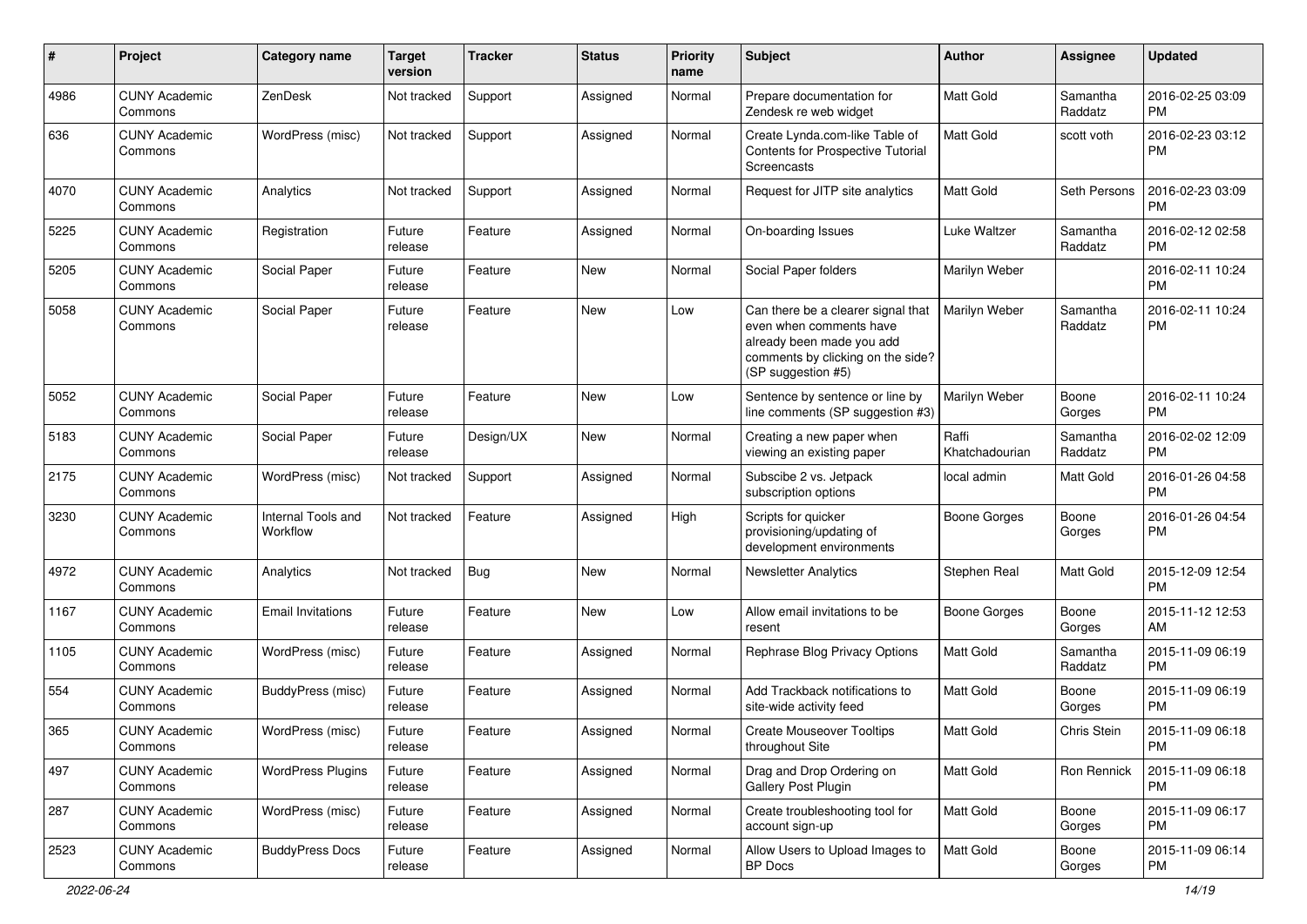| #    | Project                         | <b>Category name</b>       | <b>Target</b><br>version | <b>Tracker</b> | <b>Status</b>        | <b>Priority</b><br>name | Subject                                                                       | Author              | <b>Assignee</b>     | <b>Updated</b>                |
|------|---------------------------------|----------------------------|--------------------------|----------------|----------------------|-------------------------|-------------------------------------------------------------------------------|---------------------|---------------------|-------------------------------|
| 3939 | <b>CUNY Academic</b><br>Commons | <b>WordPress Plugins</b>   | Future<br>release        | Bug            | Hold                 | Normal                  | Activity stream support for<br>Co-Authors Plus plugin                         | Raymond Hoh         | Raymond<br>Hoh      | 2015-11-09 06:13<br>PM        |
| 1744 | <b>CUNY Academic</b><br>Commons | <b>BuddyPress Docs</b>     | Future<br>release        | Feature        | Assigned             | Normal                  | Spreadsheet-style Docs                                                        | <b>Boone Gorges</b> | Boone<br>Gorges     | 2015-11-09 06:13<br>PM        |
| 1460 | <b>CUNY Academic</b><br>Commons | Analytics                  | Future<br>release        | Feature        | Assigned             | Normal                  | Update System Report                                                          | <b>Brian Foote</b>  | Boone<br>Gorges     | 2015-11-09 06:13<br><b>PM</b> |
| 2610 | <b>CUNY Academic</b><br>Commons | Group Invitations          | Future<br>release        | Feature        | Assigned             | Low                     | Request: Custom invitation<br>message to group invites                        | local admin         | Boone<br>Gorges     | 2015-11-09 06:13<br>PM        |
| 2325 | <b>CUNY Academic</b><br>Commons | BuddyPress (misc)          | Future<br>release        | Feature        | Assigned             | Low                     | Profile should have separate<br>fields for first/last names                   | local admin         | Boone<br>Gorges     | 2015-11-09 06:09<br><b>PM</b> |
| 2013 | <b>CUNY Academic</b><br>Commons | <b>Public Portfolio</b>    | Future<br>release        | Feature        | Assigned             | Low                     | Have Profile Privacy Options<br>show up only for filled-in fields             | Matt Gold           | Boone<br>Gorges     | 2015-11-09 06:09<br><b>PM</b> |
| 1165 | <b>CUNY Academic</b><br>Commons | <b>Email Invitations</b>   | Future<br>release        | Feature        | Assigned             | Low                     | Allow saved lists of invitees under<br>Send Invites                           | <b>Boone Gorges</b> | Boone<br>Gorges     | 2015-11-09 06:03<br>PM        |
| 1166 | <b>CUNY Academic</b><br>Commons | <b>Email Invitations</b>   | Future<br>release        | Feature        | New                  | Low                     | Better organizational tools for<br>Sent Invites                               | Boone Gorges        | Boone<br>Gorges     | 2015-11-09 06:02<br><b>PM</b> |
| 333  | <b>CUNY Academic</b><br>Commons | <b>Email Notifications</b> | Future<br>release        | Feature        | Assigned             | Low                     | Delay Forum Notification Email<br>Delivery Until After Editing Period<br>Ends | Matt Gold           | Raymond<br>Hoh      | 2015-11-09 06:01<br><b>PM</b> |
| 1456 | <b>CUNY Academic</b><br>Commons | Group Invitations          | Future<br>release        | Feature        | Reporter<br>Feedback | Low                     | Invite to Group Button from Profile   Matt Gold<br>Field                      |                     | Samantha<br>Raddatz | 2015-11-09 05:59<br><b>PM</b> |
| 481  | <b>CUNY Academic</b><br>Commons | Groups (misc)              | Future<br>release        | Feature        | Assigned             | Normal                  | ability to archive inactive groups<br>and blogs                               | Michael Mandiberg   | Samantha<br>Raddatz | 2015-11-09 05:56<br><b>PM</b> |
| 519  | <b>CUNY Academic</b><br>Commons | <b>BuddyPress Docs</b>     | Future<br>release        | Feature        | Assigned             | Low                     | TOC for individual docs - for new<br>BP "wiki-like" plugin                    | scott voth          | Boone<br>Gorges     | 2015-11-09 05:54<br><b>PM</b> |
| 1192 | <b>CUNY Academic</b><br>Commons | <b>Group Files</b>         | Future<br>release        | Feature        | Assigned             | Low                     | When posting group files, allow<br>users to add a category without<br>saving  | <b>Matt Gold</b>    | Raymond<br>Hoh      | 2015-11-09 05:53<br><b>PM</b> |
| 1422 | <b>CUNY Academic</b><br>Commons | <b>BuddyPress Docs</b>     | Future<br>release        | Feature        | Assigned             | Normal                  | Make "created Doc" activity icons<br>non-mini                                 | <b>Boone Gorges</b> | Boone<br>Gorges     | 2015-11-09 05:48<br><b>PM</b> |
| 653  | <b>CUNY Academic</b><br>Commons | Group Blogs                | Future<br>release        | Feature        | Assigned             | Normal                  | Redesign Integration of Groups<br>and Blogs                                   | Matt Gold           | Samantha<br>Raddatz | 2015-11-09 05:40<br><b>PM</b> |
| 618  | <b>CUNY Academic</b><br>Commons | <b>BuddyPress Docs</b>     | Future<br>release        | Feature        | Assigned             | Normal                  | BuddyPress Docs: export formats                                               | <b>Boone Gorges</b> | Boone<br>Gorges     | 2015-11-09 05:38<br>PM        |
| 310  | <b>CUNY Academic</b><br>Commons | BuddyPress (misc)          | Future<br>release        | Feature        | Assigned             | Low                     | <b>Friend Request Email</b>                                                   | Matt Gold           | Samantha<br>Raddatz | 2015-11-09 05:08<br>PM        |
| 308  | <b>CUNY Academic</b><br>Commons | Registration               | Future<br>release        | Feature        | New                  | Normal                  | Group recommendations for<br>signup process                                   | Boone Gorges        | Samantha<br>Raddatz | 2015-11-09 05:07<br>PM        |
| 3473 | <b>CUNY Academic</b><br>Commons | User Experience            | Future<br>release        | Feature        | Assigned             | Normal                  | Commons profile: Add help info<br>about "Positions" replacing "title"         | Keith Miyake        | Samantha<br>Raddatz | 2015-11-09 02:28<br><b>PM</b> |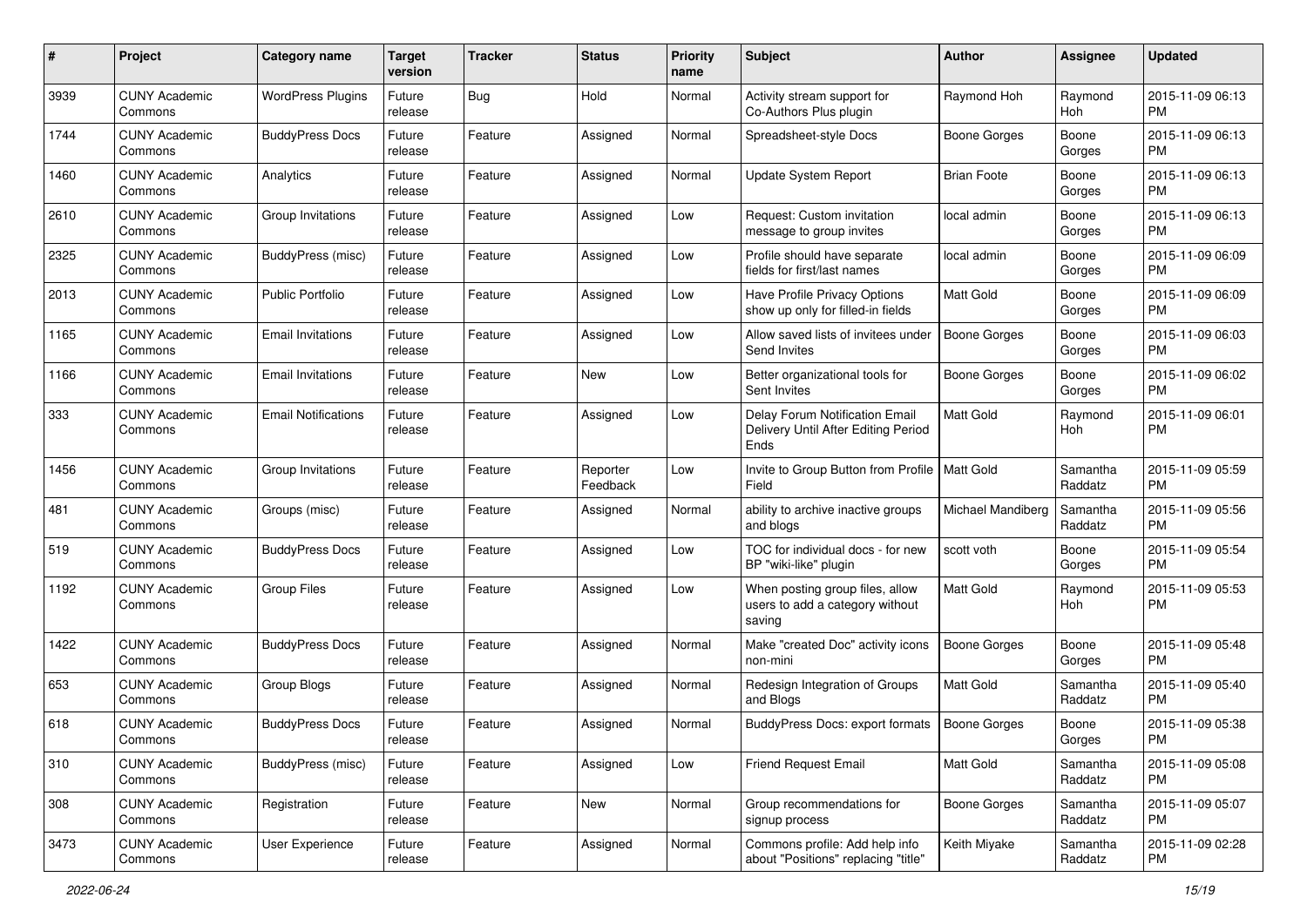| $\#$ | Project                         | <b>Category name</b>    | Target<br>version | <b>Tracker</b> | <b>Status</b> | <b>Priority</b><br>name | <b>Subject</b>                                                        | <b>Author</b>           | Assignee              | <b>Updated</b>                |
|------|---------------------------------|-------------------------|-------------------|----------------|---------------|-------------------------|-----------------------------------------------------------------------|-------------------------|-----------------------|-------------------------------|
| 3517 | <b>CUNY Academic</b><br>Commons | My Commons              | Future<br>release | Feature        | Assigned      | Normal                  | Mute/Unmute My Commons<br>updates                                     | <b>Matt Gold</b>        | Raymond<br>Hoh        | 2015-11-09 01:19<br><b>PM</b> |
| 3565 | <b>CUNY Academic</b><br>Commons | My Commons              | Not tracked       | Documentation  | New           | Normal                  | Load Newest inconsistencies                                           | <b>Chris Stein</b>      | scott voth            | 2015-11-09 01:16<br><b>PM</b> |
| 3192 | <b>CUNY Academic</b><br>Commons | Group Forums            | Future<br>release | Feature        | Assigned      | Normal                  | Customizable forum views for<br>bbPress 2.x group forums              | Boone Gorges            | Raymond<br><b>Hoh</b> | 2015-11-09 12:47<br><b>PM</b> |
| 4661 | <b>CUNY Academic</b><br>Commons | <b>User Experience</b>  | Future<br>release | Bug            | Assigned      | Normal                  | <b>Simplify Events text</b>                                           | <b>Matt Gold</b>        | Samantha<br>Raddatz   | 2015-10-02 09:06<br><b>PM</b> |
| 4622 | <b>CUNY Academic</b><br>Commons | <b>Public Portfolio</b> | Future<br>release | Design/UX      | <b>New</b>    | Normal                  | <b>Profile Visibility Settings</b>                                    | Samantha Raddatz        | Samantha<br>Raddatz   | 2015-09-21 12:18<br><b>PM</b> |
| 4592 | <b>CUNY Academic</b><br>Commons | Events                  | Future<br>release | Design/UX      | New           | Normal                  | Event Creation - Venue Dropdown<br>Slow                               | Samantha Raddatz        | Boone<br>Gorges       | 2015-09-14 04:56<br><b>PM</b> |
| 4226 | <b>CUNY Academic</b><br>Commons | <b>BuddyPress Docs</b>  | Future<br>release | Design/UX      | <b>New</b>    | Normal                  | Add option to connect a Doc with<br>a Group                           | Samantha Raddatz        | Samantha<br>Raddatz   | 2015-09-09 04:08<br><b>PM</b> |
| 4535 | <b>CUNY Academic</b><br>Commons | My Commons              | Future<br>release | Bug            | <b>New</b>    | Low                     | My Commons filter issue                                               | scott voth              | Raymond<br>Hoh        | 2015-09-01 11:17<br>AM        |
| 4388 | <b>CUNY Academic</b><br>Commons | WordPress (misc)        | Future<br>release | Bug            | Assigned      | Normal                  | Repeated request for<br>authentication.                               | Alice.Lynn<br>McMichael | Raymond<br>Hoh        | 2015-08-11 07:35<br><b>PM</b> |
| 4404 | <b>CUNY Academic</b><br>Commons | <b>Public Portfolio</b> | Future<br>release | Design/UX      | Assigned      | Normal                  | Change color of permissions info<br>on portfolio editing interface    | <b>Matt Gold</b>        | Samantha<br>Raddatz   | 2015-08-11 05:28<br><b>PM</b> |
| 4235 | <b>CUNY Academic</b><br>Commons |                         | Not tracked       | Design/UX      | Assigned      | Normal                  | Explore user experience around<br>comments on forum topics vs<br>docs | <b>Matt Gold</b>        | Samantha<br>Raddatz   | 2015-07-21 10:23<br>AM        |
| 4253 | <b>CUNY Academic</b><br>Commons | <b>Public Portfolio</b> | Future<br>release | Design/UX      | <b>New</b>    | Normal                  | Encourage users to add portfolio<br>content                           | Samantha Raddatz        | Samantha<br>Raddatz   | 2015-07-07 11:32<br>AM        |
| 4238 | <b>CUNY Academic</b><br>Commons | Events                  | Future<br>release | Feature        | Assigned      | Normal                  | Copy Events to Other Groups?                                          | Matt Gold               | Boone<br>Gorges       | 2015-07-02 10:08<br>AM        |
| 4225 | <b>CUNY Academic</b><br>Commons | DiRT Integration        | Future<br>release | Design/UX      | <b>New</b>    | Normal                  | Add information to DIRT page (in<br>Create a Group)                   | Samantha Raddatz        | <b>Matt Gold</b>      | 2015-06-26 03:14<br><b>PM</b> |
| 4221 | <b>CUNY Academic</b><br>Commons | Group Forums            | Future<br>release | Design/UX      | Assigned      | Normal                  | Add 'Number of Posts' display<br>option to Forum page                 | Samantha Raddatz        | Samantha<br>Raddatz   | 2015-06-26 02:21<br><b>PM</b> |
| 4222 | <b>CUNY Academic</b><br>Commons | User Experience         | Future<br>release | Design/UX      | <b>New</b>    | Normal                  | Add information to 'Delete<br>Account' page                           | Samantha Raddatz        | scott voth            | 2015-06-26 11:35<br>AM        |
| 4053 | <b>CUNY Academic</b><br>Commons | Events                  | Future<br>release | Feature        | Assigned      | Normal                  | Create new tab for past events                                        | <b>Matt Gold</b>        | Boone<br>Gorges       | 2015-05-12 02:10<br><b>PM</b> |
| 4027 | <b>CUNY Academic</b><br>Commons | Commons In A Box        | Not tracked       | Design/UX      | Assigned      | Normal                  | Usability review of CBOX update<br>procedures                         | Matt Gold               | Samantha<br>Raddatz   | 2015-05-11 06:36<br><b>PM</b> |
| 3536 | <b>CUNY Academic</b><br>Commons | My Commons              | Future<br>release | Feature        | Assigned      | Normal                  | Infinite Scroll on My Commons<br>page                                 | <b>Matt Gold</b>        | Raymond<br>Hoh        | 2015-04-13 04:42<br><b>PM</b> |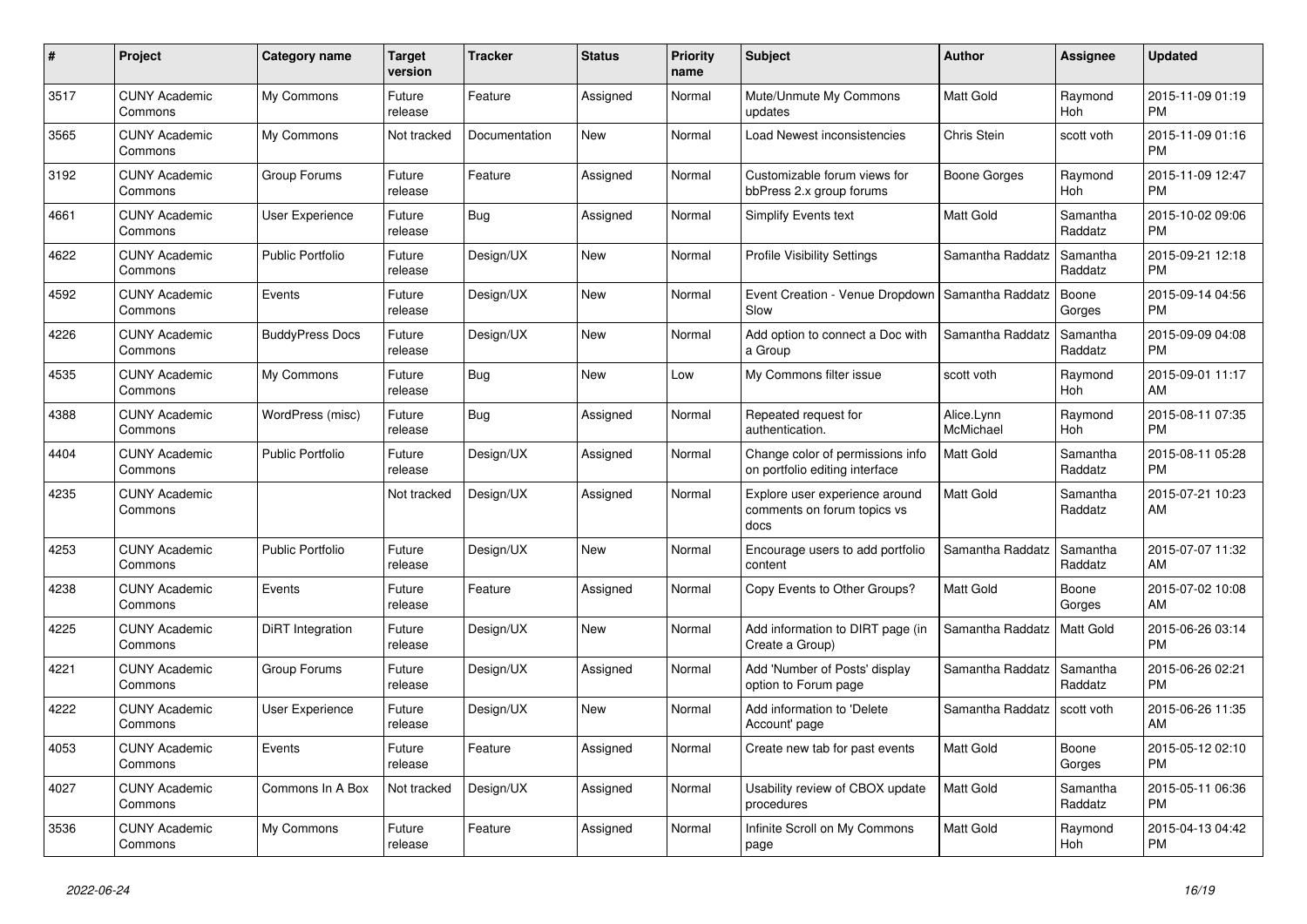| $\#$ | <b>Project</b>                  | Category name            | <b>Target</b><br>version | <b>Tracker</b> | <b>Status</b> | <b>Priority</b><br>name | <b>Subject</b>                                                                 | Author              | Assignee              | <b>Updated</b>                |
|------|---------------------------------|--------------------------|--------------------------|----------------|---------------|-------------------------|--------------------------------------------------------------------------------|---------------------|-----------------------|-------------------------------|
| 3662 | <b>CUNY Academic</b><br>Commons | <b>SEO</b>               | Future<br>release        | Feature        | Assigned      | Normal                  | Duplicate Content/SEO/Google<br>issues                                         | <b>Matt Gold</b>    | Raymond<br><b>Hoh</b> | 2015-04-13 04:37<br><b>PM</b> |
| 370  | <b>CUNY Academic</b><br>Commons | Registration             | Future<br>release        | Feature        | Assigned      | High                    | <b>Guest Accounts</b>                                                          | Matt Gold           | <b>Matt Gold</b>      | 2015-04-09 09:33<br><b>PM</b> |
| 3577 | <b>CUNY Academic</b><br>Commons | My Commons               | Future<br>release        | Design/UX      | Assigned      | Normal                  | Replies to items in My Commons                                                 | <b>Matt Gold</b>    | Raymond<br>Hoh        | 2015-04-09 05:19<br><b>PM</b> |
| 3059 | <b>CUNY Academic</b><br>Commons | Group Forums             | Future<br>release        | Design/UX      | <b>New</b>    | Normal                  | Forum Post Permissable Content<br><b>Explanatory Text</b>                      | Chris Stein         | Chris Stein           | 2015-04-02 11:27<br>AM        |
| 3770 | <b>CUNY Academic</b><br>Commons | <b>Public Portfolio</b>  | Future<br>release        | Feature        | Assigned      | Normal                  | Improve Layout/Formatting of<br>Positions Area on Public<br>Portfolios         | Matt Gold           | Chris Stein           | 2015-04-01 09:17<br><b>PM</b> |
| 3308 | <b>CUNY Academic</b><br>Commons | Group Invitations        | Future<br>release        | Feature        | Assigned      | Normal                  | Allow members to rescind group<br>invitations                                  | <b>Matt Gold</b>    | Boone<br>Gorges       | 2015-04-01 08:53<br><b>PM</b> |
| 3759 | <b>CUNY Academic</b><br>Commons | WordPress (misc)         | Future<br>release        | Feature        | Assigned      | Normal                  | Review Interface for Adding Users   Matt Gold<br>to Blogs                      |                     | Boone<br>Gorges       | 2015-03-24 05:52<br><b>PM</b> |
| 3042 | <b>CUNY Academic</b><br>Commons | <b>Public Portfolio</b>  | Future<br>release        | Feature        | Assigned      | Normal                  | Browsing member interests                                                      | <b>Matt Gold</b>    | Boone<br>Gorges       | 2015-03-21 09:04<br><b>PM</b> |
| 2754 | <b>CUNY Academic</b><br>Commons | Design                   | Future<br>release        | Feature        | Assigned      | Normal                  | Determine strategy for CAC logo<br>handling in top header                      | Micki Kaufman       | Chris Stein           | 2015-01-05 08:53<br><b>PM</b> |
| 2832 | <b>CUNY Academic</b><br>Commons | <b>Public Portfolio</b>  | Future<br>release        | Feature        | Assigned      | Normal                  | Improve interface for (not)<br>auto-linking profile fields                     | <b>Boone Gorges</b> | Chris Stein           | 2015-01-05 08:52<br><b>PM</b> |
| 2753 | <b>CUNY Academic</b><br>Commons | <b>Public Portfolio</b>  | Future<br>release        | Feature        | <b>New</b>    | Normal                  | Create actual actual tagification in<br>academic interests and other<br>fields | Micki Kaufman       | Boone<br>Gorges       | 2015-01-05 08:52<br><b>PM</b> |
| 364  | <b>CUNY Academic</b><br>Commons | <b>WordPress Plugins</b> | Future<br>release        | Feature        | <b>New</b>    | Normal                  | <b>Bulletin Board</b>                                                          | <b>Matt Gold</b>    |                       | 2015-01-05 08:50<br><b>PM</b> |
| 1562 | <b>CUNY Academic</b><br>Commons | <b>WordPress Plugins</b> | Future<br>release        | Feature        | Assigned      | Low                     | Play with NYT Collaborative<br><b>Authoring Tool</b>                           | Matt Gold           | Boone<br>Gorges       | 2015-01-05 08:47<br><b>PM</b> |
| 658  | <b>CUNY Academic</b><br>Commons | <b>WordPress Plugins</b> | Future<br>release        | Feature        | Assigned      | Normal                  | Rebulid Sitewide Tag Suggestion                                                | Matt Gold           | Boone<br>Gorges       | 2015-01-05 08:47<br><b>PM</b> |
| 412  | <b>CUNY Academic</b><br>Commons | <b>WordPress Themes</b>  | Future<br>release        | Feature        | Assigned      | Normal                  | <b>Featured Themes</b>                                                         | <b>Matt Gold</b>    | Dominic<br>Giglio     | 2015-01-05 08:44<br><b>PM</b> |
| 2167 | <b>CUNY Academic</b><br>Commons | WordPress (misc)         | Future<br>release        | Bug            | Assigned      | Normal                  | <b>CAC-Livestream Plugin Issues</b>                                            | Michael Smith       | Dominic<br>Giglio     | 2015-01-02 03:06<br><b>PM</b> |
| 3691 | <b>CUNY Academic</b><br>Commons | <b>WordPress Plugins</b> | Future<br>release        | <b>Bug</b>     | <b>New</b>    | Normal                  | <b>WPMU Domain Mapping</b><br>Debugging on cdev                                | Raymond Hoh         | Matt Gold             | 2014-12-12 09:04<br>AM        |
| 3475 | <b>CUNY Academic</b><br>Commons | Events                   | Future<br>release        | Feature        | Assigned      | Normal                  | Request to add plugin to<br>streamline room<br>booking/appointment booking     | Naomi Barrettara    | Boone<br>Gorges       | 2014-12-01 05:14<br><b>PM</b> |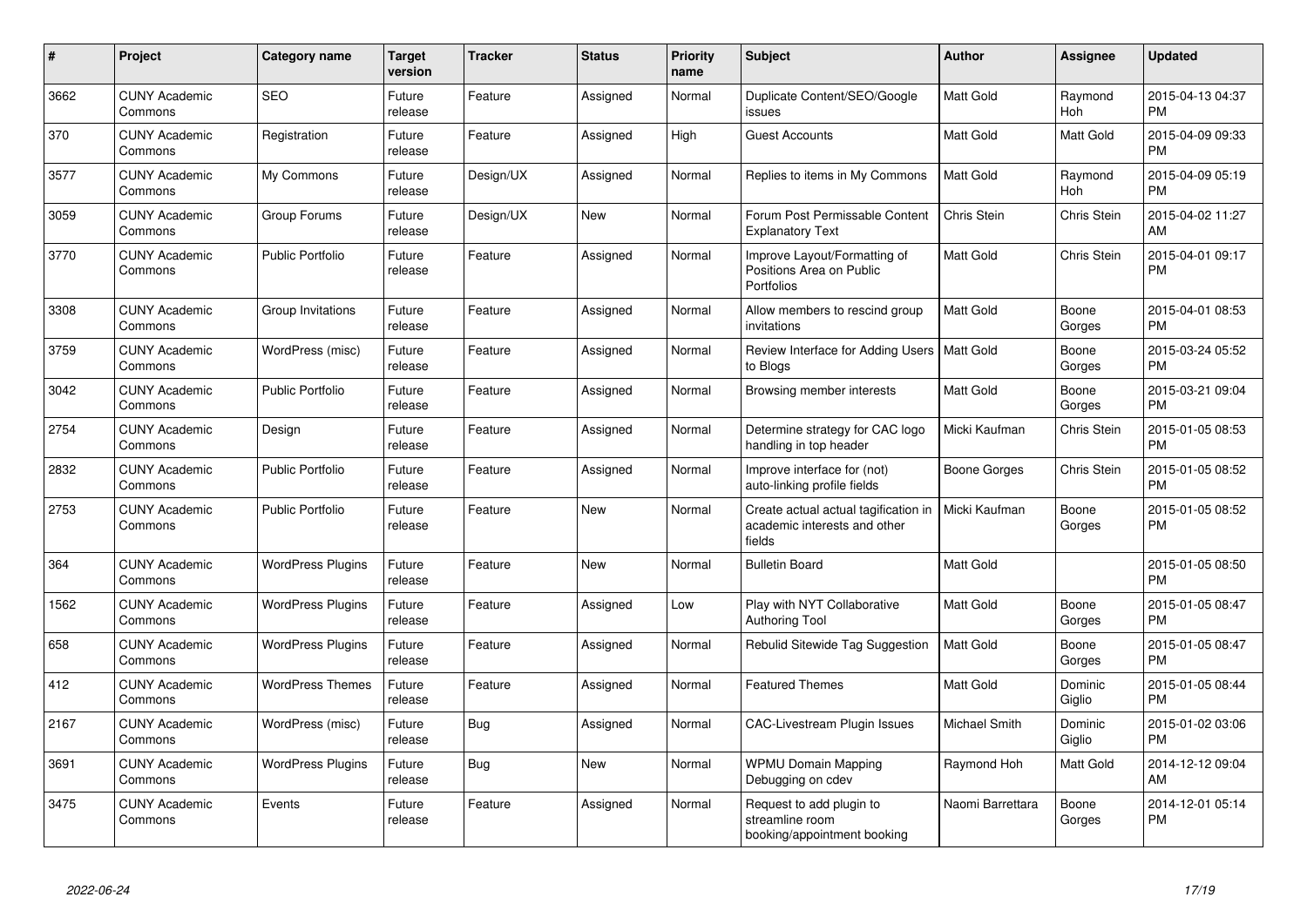| #    | Project                         | <b>Category name</b>     | <b>Target</b><br>version | <b>Tracker</b> | <b>Status</b>       | <b>Priority</b><br>name | <b>Subject</b>                                                         | Author              | Assignee            | <b>Updated</b>                |
|------|---------------------------------|--------------------------|--------------------------|----------------|---------------------|-------------------------|------------------------------------------------------------------------|---------------------|---------------------|-------------------------------|
| 3510 | <b>CUNY Academic</b><br>Commons | Publicity                | 1.7                      | Publicity      | Assigned            | Normal                  | Post on the News Blog re: 'My<br>Commons'                              | Micki Kaufman       | Sarah<br>Morgano    | 2014-10-15 11:18<br>AM        |
| 3511 | <b>CUNY Academic</b><br>Commons | Publicity                | 1.7                      | Publicity      | Assigned            | Normal                  | Social media for 1.7                                                   | Micki Kaufman       | Sarah<br>Morgano    | 2014-10-14 03:32<br><b>PM</b> |
| 3492 | <b>CUNY Academic</b><br>Commons | <b>WordPress Themes</b>  | Future<br>release        | Support        | Assigned            | Normal                  | Add CBOX theme to the<br>Commons                                       | scott voth          | Raymond<br>Hoh      | 2014-10-08 05:55<br><b>PM</b> |
| 3524 | <b>CUNY Academic</b><br>Commons | Documentation            | Not tracked              | Documentation  | Assigned            | Normal                  | Post describing all you can do<br>when starting up a new<br>blog/group | Matt Gold           | scott voth          | 2014-10-04 12:56<br><b>PM</b> |
| 3509 | <b>CUNY Academic</b><br>Commons | Publicity                | 1.7                      | Publicity      | New                 | Normal                  | Create 1.7 digital signage imagery                                     | Micki Kaufman       | Marilyn<br>Weber    | 2014-10-01 12:40<br><b>PM</b> |
| 3506 | <b>CUNY Academic</b><br>Commons | Publicity                | 1.7                      | Publicity      | New                 | Normal                  | Prepare 1.7 email messaging                                            | Micki Kaufman       | Micki<br>Kaufman    | 2014-10-01 12:36<br><b>PM</b> |
| 3193 | <b>CUNY Academic</b><br>Commons | Group Forums             | Future<br>release        | Feature        | Assigned            | Normal                  | bbPress 2.x dynamic roles and<br><b>RBE</b>                            | <b>Boone Gorges</b> | Boone<br>Gorges     | 2014-09-30 01:30<br><b>PM</b> |
| 3458 | <b>CUNY Academic</b><br>Commons | Groups (misc)            | Future<br>release        | Feature        | Assigned            | Normal                  | Filter Members of Group by<br>Campus                                   | Michael Smith       | Samantha<br>Raddatz | 2014-09-26 08:32<br><b>PM</b> |
| 3330 | <b>CUNY Academic</b><br>Commons | My Commons               | Future<br>release        | Feature        | Assigned            | Normal                  | 'Commons Information" tool                                             | <b>Boone Gorges</b> | Chris Stein         | 2014-09-22 08:46<br><b>PM</b> |
| 2223 | <b>CUNY Academic</b><br>Commons | <b>WordPress Plugins</b> | Future<br>release        | Feature        | Assigned            | Low                     | Add Participad to the CUNY<br><b>Academic Commons</b>                  | Matt Gold           | Boone<br>Gorges     | 2014-09-17 10:03<br><b>PM</b> |
| 3419 | <b>CUNY Academic</b><br>Commons | Group Invitations        | 1.6.14                   | Bug            | Testing<br>Required | Normal                  | Neatening the display of<br>messages on group requests                 | <b>Matt Gold</b>    | Boone<br>Gorges     | 2014-09-01 09:29<br><b>PM</b> |
| 3354 | <b>CUNY Academic</b><br>Commons | <b>Group Files</b>       | Future<br>release        | Feature        | Assigned            | Low                     | Allow Group Download of Multiple<br><b>Selected Files</b>              | Matt Gold           | Chris Stein         | 2014-08-01 08:50<br>AM        |
| 3220 | <b>CUNY Academic</b><br>Commons | <b>Public Portfolio</b>  | Future<br>release        | Feature        | Assigned            | Normal                  | Add indent/outdent option to<br>Formatting Buttons on Profile<br>Page  | <b>Matt Gold</b>    | Boone<br>Gorges     | 2014-05-21 10:39<br><b>PM</b> |
| 1888 | <b>CUNY Academic</b><br>Commons | Home Page                | Future<br>release        | Feature        | Assigned            | Normal                  | Refactor BP MPO Activity Filter to<br>support proper pagination        | Sarah Morgano       | Boone<br>Gorges     | 2014-05-01 07:11<br><b>PM</b> |
| 860  | <b>CUNY Academic</b><br>Commons | Design                   | Future<br>release        | Design/UX      | Assigned            | Normal                  | <b>Standardize Button Treatment</b><br><b>Across the Commons</b>       | Chris Stein         | Chris Stein         | 2014-05-01 09:45<br>AM        |
| 1983 | <b>CUNY Academic</b><br>Commons | Home Page                | Future<br>release        | Feature        | Assigned            | Low                     | Media Library integration with<br>Featured Content plugin              | <b>Boone Gorges</b> | Dominic<br>Giglio   | 2014-03-17 10:34<br>AM        |
| 3080 | <b>CUNY Academic</b><br>Commons | Group Files              | Future<br>release        | Feature        | Assigned            | Low                     | Create a system to keep track of<br>file changes                       | Matt Gold           | Boone<br>Gorges     | 2014-02-26 10:04<br><b>PM</b> |
| 3048 | <b>CUNY Academic</b><br>Commons | <b>Public Portfolio</b>  | Future<br>release        | Feature        | New                 | Low                     | Images for rich text profile fields                                    | Boone Gorges        | Boone<br>Gorges     | 2014-02-19 12:56<br><b>PM</b> |
| 940  | <b>CUNY Academic</b><br>Commons | Redmine                  | Future<br>release        | Feature        | Assigned            | Low                     | Communication with users after<br>releases                             | Matt Gold           | Dominic<br>Giglio   | 2012-09-09 04:36<br>PM        |